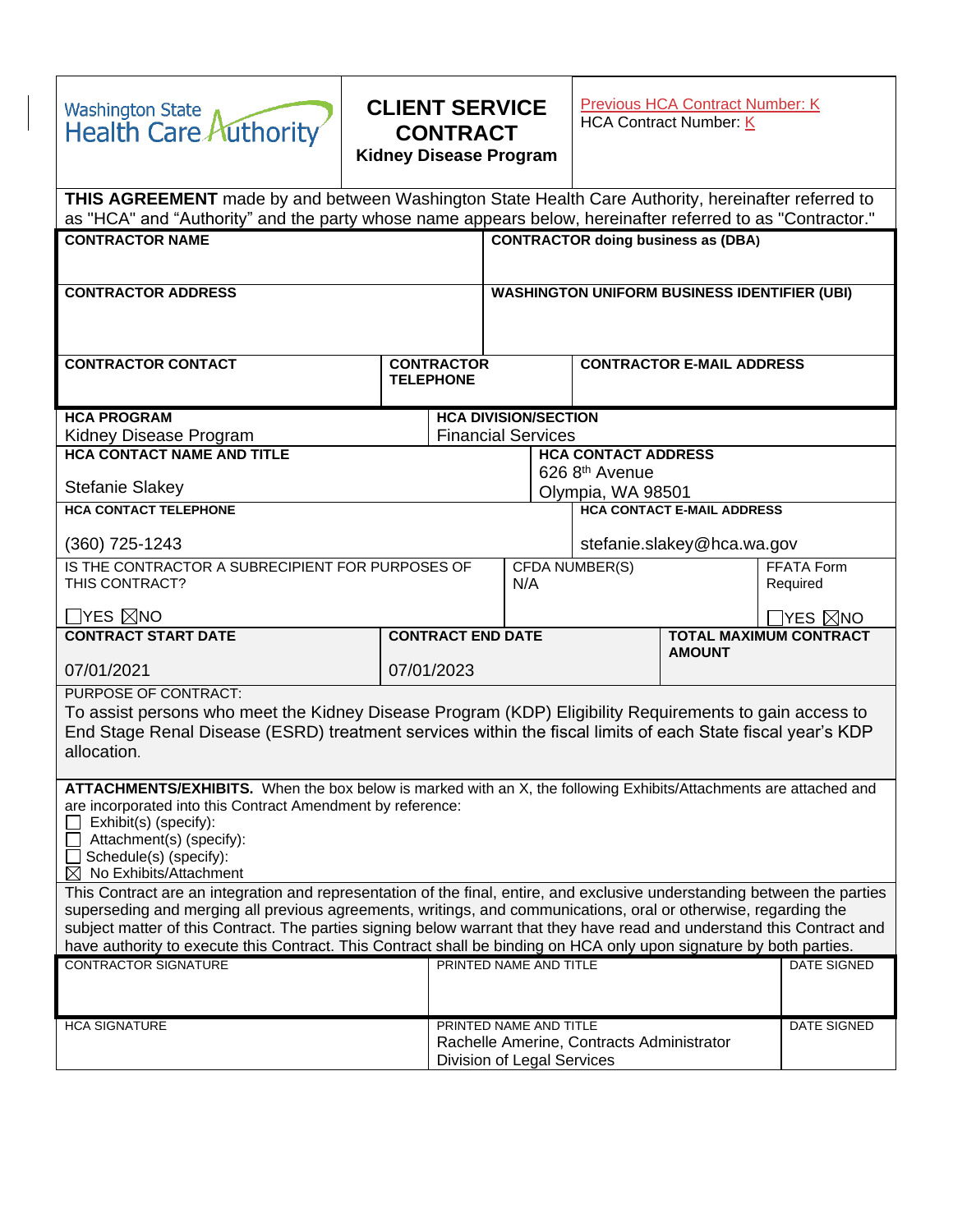### **HCA Special Terms and Conditions**

- **1. Definitions Specific to Special Terms**. The words and phrases listed below, as used in this Contract, shall each have the following definitions:
	- a. "A19-1A" means the state of Washington invoice voucher on which the Contractor shall report their Contract Quarterly Costs. The Health Care Authority (HCA) shall email this Form to the Contractor after execution of this Contract.
	- b. "Clients" means an applicant, recipient, or former applicant or recipient of any service of program administered by HCA.
	- c. "Client and Billing Summary" means the documentation that contains the reimbursable expenditures for each quarter, which is submitted to the KDP Manager by the Contractor.
	- d. "Contract Quarter" means one (1) of the three (3) month periods of July through September, October through December, January through March, and April through June, of each calendar year or part thereof that occurs during the term of this Contract.
	- e. "Costs" means the maximum allowable fee published on HCA fee schedule maximum allowable at <https://www.hca.wa.gov/billers-providers/claims-and-billing/professional-rates-and-billing-guides> or the Contractor's usual and customary fee, whichever is less, for approved services provided to KDP clients, plus monies spent for approved transportation, and minus any monies received from other payers for those services.
	- f. "Dialysis services" means all things necessary for or incidental to the performance of hemodialysis and/or peritoneal dialysis:
		- (1) "Hemodialysis" means the process of removal of certain elements from the client's blood by virtue of the difference in the elements' rates of their diffusion through a semi-permeable membrane.
		- (2) "Peritoneal dialysis" means the process of removal of certain elements from the person through the peritoneum, the dialyzing solution being introduced into and removed from the person's peritoneal cavity as either a continuous or an intermittent procedure.
	- g. "End-Stage Renal Disease" or "ESRD" means the stage of renal impairment that is virtually irreversible and permanent requiring dialysis or kidney transplantation to ameliorate uremic symptoms and maintain life as defined in Title 182-540-005 WAC, or its successor.
	- h. "HCA Medicaid Access Program" means the medically necessary non-emergent transportation and interpreter services program of HCA that facilitates Clients' access to medical services for those who have no other means of transportation and/or interpreter services.
	- i. "Home dialysis" means dialysis services performed on a KDP Client in his or her home.
	- j. "Kidney Center" means a facility as defined and certified by the federal government to:
		- (1) Provide ESRD services; and
		- (2) Promote and encourage home dialysis for a client when medically indicated.
	- k. "Kidney Disease Program" or "KDP" means HCA's state-funded program that provides specific medical care to KDP Clients through contracts with Kidney Centers.

Washington State **2** 2 Contract No. «New Contract »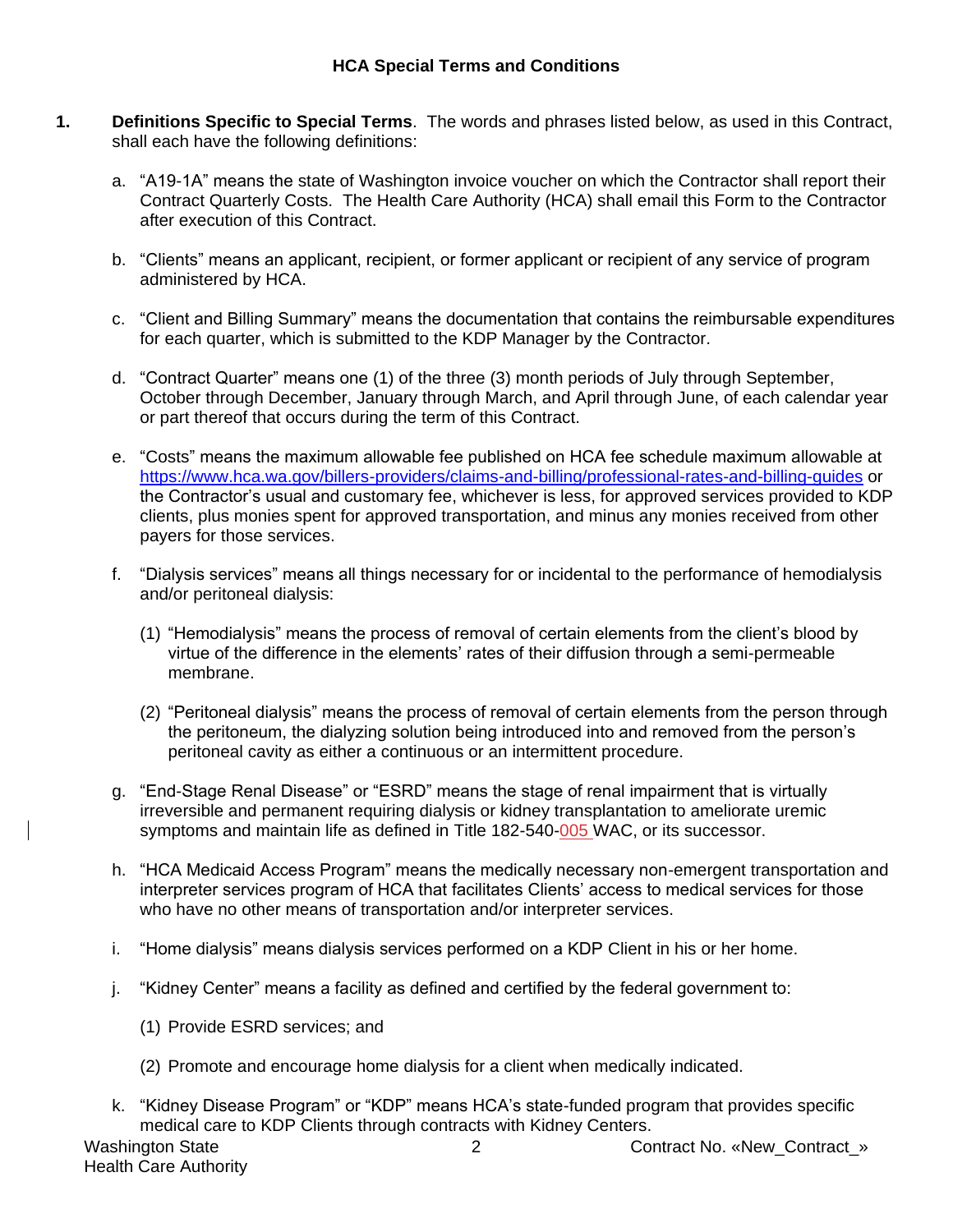- l. "KDP Application for Eligibility" or "Application" means HCA's form 13-566 (8/16), available at [www.hca.wa.gov,](http://www.hca.wa.gov/) or its successor form, including revisions and instructions, used to verify KDP eligibility criteria as referred to in Title 182-540-015 WAC, or any successor rule.
- m. "KDP Client" means a person who meets the KDP Eligibility Requirements as listed under Title 182- 540-015 WAC, or its successor, as determined by a contracted Kidney Center.
- n. "KDP Eligibility Requirements" means the criteria identified in Title 182-540-015 WAC, or its successor that must be met for a person to be eligible for benefits under the KDP.
- o. "KDP Manager" means HCA's Contact listed on page one (1) of this Contract, their designee, or successor.
- p. "KDP Manual" means the guidebook produced and provided by HCA, and any subsequent revisions. The KDP Manual is incorporated in its entirety. It provides instructions to the Contractor, describes approved services, and provides pertinent information regarding program policies, Client eligibility, and reimbursement for services. The KDP Manual may be viewed or downloaded from the HCA KDP web site found at [https://www.hca.wa.gov/billers-providers-partners/programs-and](https://www.hca.wa.gov/billers-providers-partners/programs-and-services/kidney-disease-program-kdp)[services/kidney-disease-program-kdp.](https://www.hca.wa.gov/billers-providers-partners/programs-and-services/kidney-disease-program-kdp)
- q. "Limited English Proficiency" or "LEP" means being limited in ability or unable to speak, read and/or write the English language well enough to understand and be understood without the aid of an interpreter. LEP also includes being deaf, deaf-blind, or hard-of-hearing.
- r. "Room and Board" means sleeping accommodations and meals.
- s. "Third-Party" means any entity that is or may be liable to pay all or part of the medical cost of care of a Client. [WAC 182-500-0105, or its successor]
- t. "Usual and Customary Fees" means the fees that may be billed to HCA for certain services, supplies, or equipment. These Fees may not exceed:
	- (1) The Usual and Customary Fees bill to the public for the same service, or
	- (2) If the public is not served, the Fee normally billed under other contracts for the same service.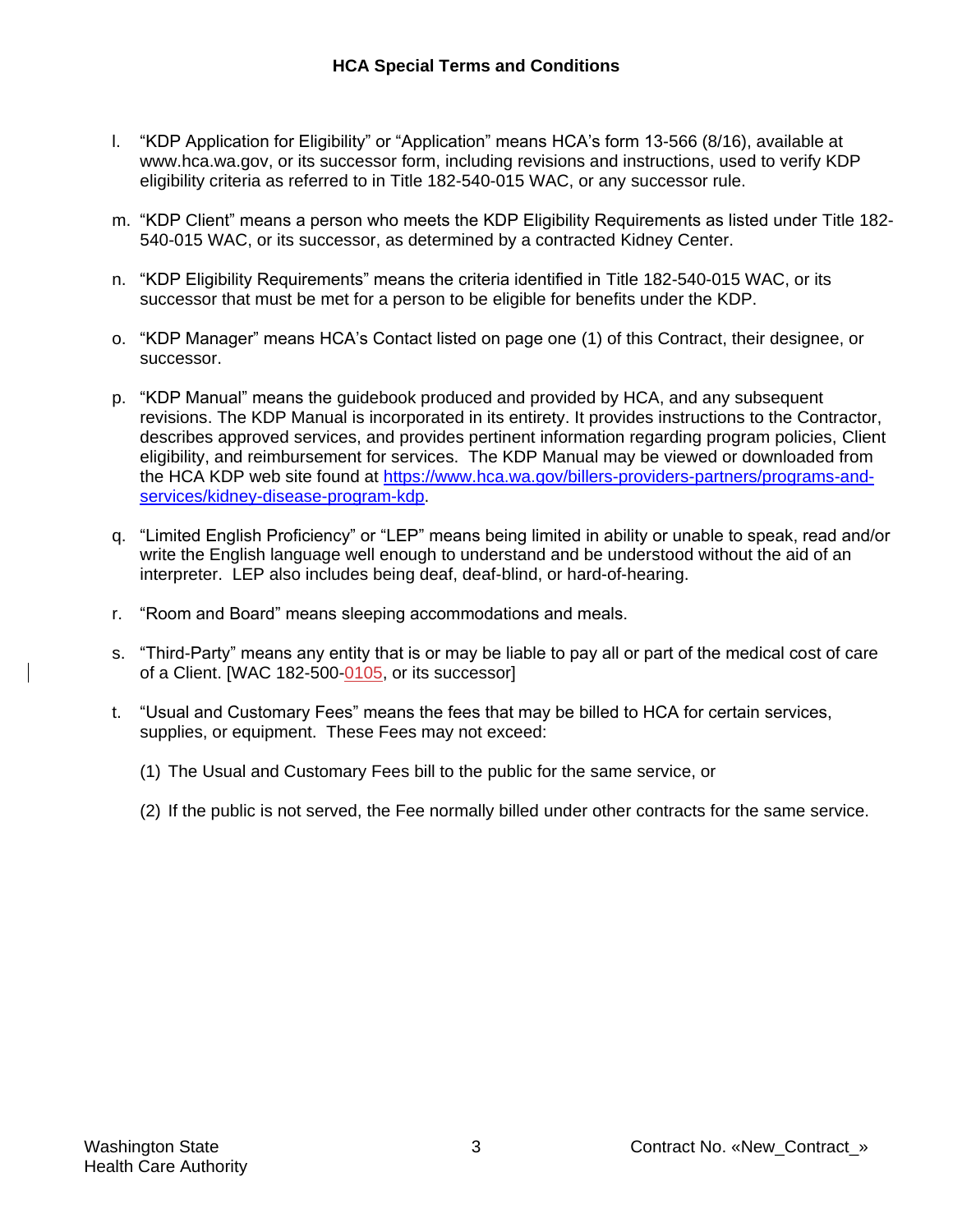- **2. Purpose**. The purpose of this Contract is for Contractor to assist persons who meet the Kidney Disease Program (KDP) Eligibility Requirements to gain access to End Stage Renal Disease (ESRD) treatment services within the fiscal limits of each State fiscal year's KDP allocation.
- **3. Contractor Qualifications**. During the term of this Contract, Contractor shall meet the requirements of a KDP provider as stated under [WAC 182-540-045,](http://apps.leg.wa.gov/WAC/default.aspx?cite=182-540-045) or its successor.
- **4. Statement of Work**. Contractor shall provide the services and staff, and otherwise do all things necessary for or incidental to the performance of work, as set forth below. Contractor shall:
	- a. Provide outreach educational assistance to persons with a diagnosis of ESRD or who have received a kidney transplant as follows:
		- (1) Inform potentially qualifying ESRD/kidney transplant patients of the KDP Eligibility Requirements;
		- (2) Educate KDP Clients on when and why KDP funding applies, as well as, how the KDP is funded and administered; and
		- (3) Assist each potentially KDP eligible ESRD patient to complete an application(s), as appropriate, for:
			- (a) Kidney Disease Program,
			- (b) Medicaid, and/or
			- (c) Medicare.
	- b. Evaluate each completed application for the KDP against the KDP Eligibility Requirements to determine whether each applicant meets the KDP Eligibility Requirements;
	- c. Retain each original completed application for review by the Health Care Authority (HCA) upon request;
	- d. Provide all persons at application and reapplication with a copy of the Rights and [Responsibilities](https://www.hca.wa.gov/billers-providers/programs-and-services/kidney-disease-program-kdp) [and the KDP Reference Guide](https://www.hca.wa.gov/billers-providers/programs-and-services/kidney-disease-program-kdp) forms provided by HCA. If services are closed for an existing KDP Client, the KDP Client must be provided with a termination notice. The KDP Client must be given ten (10) days' notice before services can be terminated. If services provided are changed, the Contractor must provide the Client with a letter notifying them of the change, and why the change is occurring;
	- e. Once the application process has been completed by the potential KDP Client and Contractor has made an eligibility determination, Contractor must provide the potential KDP Client with the approval or denial letter;
	- f. Provide, without necessity of prior HCA staff's approval, the following ESRD services as described in [WAC 182-540-055,](http://apps.leg.wa.gov/WAC/default.aspx?cite=182-540-055) or successor WAC(s) to KDP Clients, including:
		- (1) Covered services: the Contractor shall provide services (funding permitting) as described in WAC 182-540-055(1), including: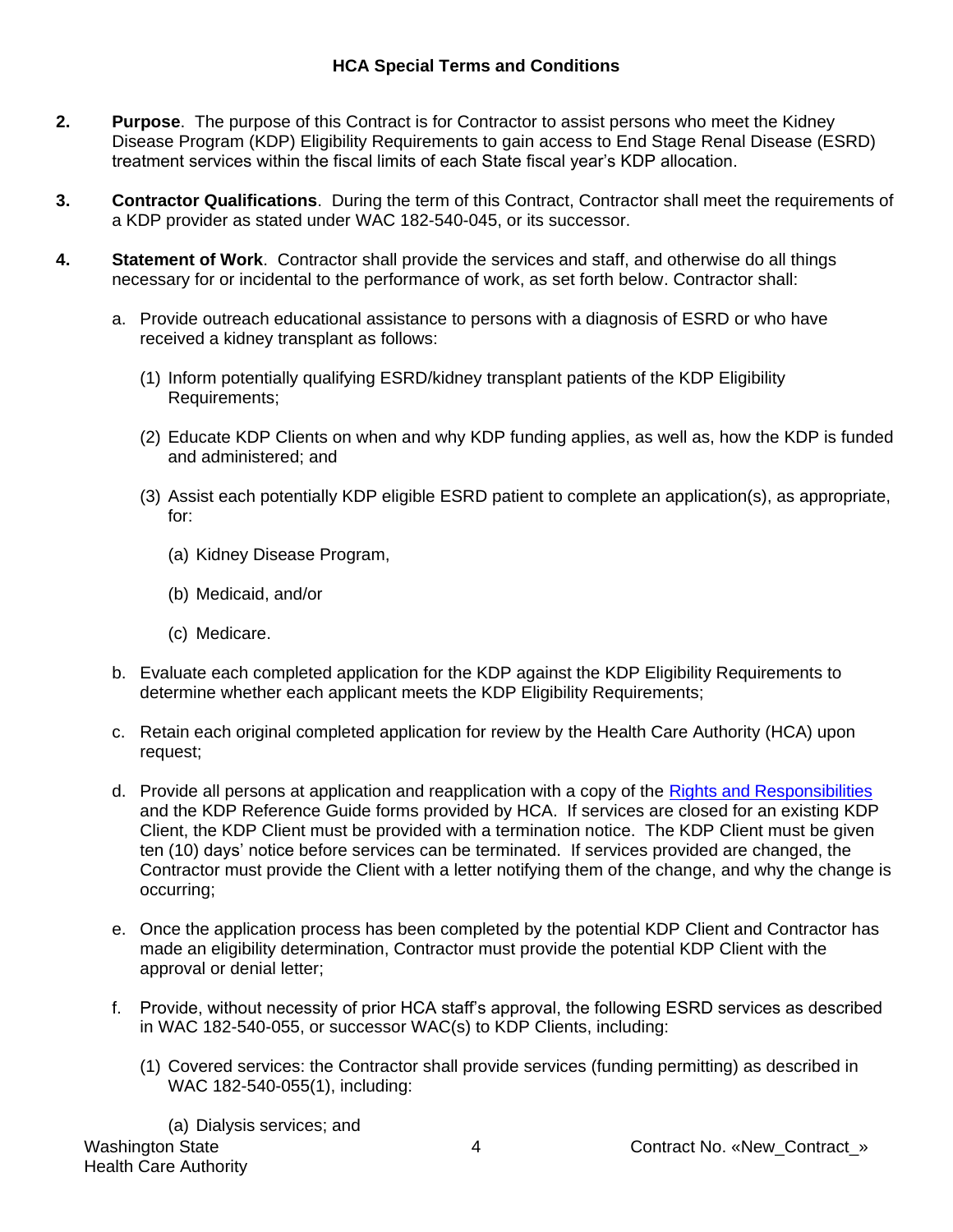- (b) Prescription and non-prescription medications (drugs) directly related to the KDP Client's ESRD treatment. Contractor shall:
	- i. Provide KDP Clients with prescription medications listed as approved drugs in the KDP Manual;
	- ii. Use generic prescription and non-prescription drug products rather than brand name medications whenever possible; and
	- iii. Purchase prescription and non-prescription drugs at a discount via contracts.
- (c) Third-Party payers:
	- i. Bill Third-Party payers, and
	- ii. Deduct Third-Party receivables from total Costs reported on prior A19-1As.
- (2) Transportation assistance: Contractor may refer KDP Clients in need of non-emergent medically necessary transportation for kidney dialysis to the HCA Medicaid Access Program contracted broker for the HCA Region in which the KDP client resides or use other available transportation. Costs for transportation shall be paid by the Contractor directly to the provider of transportation.
- g. Obtain and maintain the Contractor's copy of the KDP Manual as defined by Subsection p. of Section 1, Definitions Specific to Special Terms, of this Contract and all subsequent updates. The KDP Manual and updates are posted on the KDP web site: [https://www.hca.wa.gov/billers](https://www.hca.wa.gov/billers-providers-partners/programs-and-services/kidney-disease-program-kdp)[providers-partners/programs-and-services/kidney-disease-program-kdp;](https://www.hca.wa.gov/billers-providers-partners/programs-and-services/kidney-disease-program-kdp)
- h. Acknowledge, by signing this Contract, that the Contractor received a copy of the KDP Manual;
- i. Complete and submit quarterly A19-1A and documentation that explains and justifies the expenses being reported. Contractor shall:
	- (1) Use the A19-1A provided by the KDP Manager, an example of which can be found in the KDP Manual, at the following link: [https://www.hca.wa.gov/billers-providers-partners/programs-and](https://www.hca.wa.gov/billers-providers-partners/programs-and-services/kidney-disease-program-kdp)[services/kidney-disease-program-kdp.](https://www.hca.wa.gov/billers-providers-partners/programs-and-services/kidney-disease-program-kdp)
	- (2) Report actual Costs as defined by the KDP Manual;
	- (3) Submit an A19-1A for each Contract Quarter covered by this Contract, and documentation, when Costs are being reported, that explains and justifies any expenses being reported for that Contract Quarter. Contractors are not required to submit an A-19 invoice when the Contractor has no Costs to report for the quarter. Please note that contractors are permitted to fax or email A19-1As; these do not have to be originals to receive payment; and
	- (4) Mail each A19-1A to the KDP Manager so that it is **received by the last business day of the second (2nd) month following the close of each Contract Quarter:**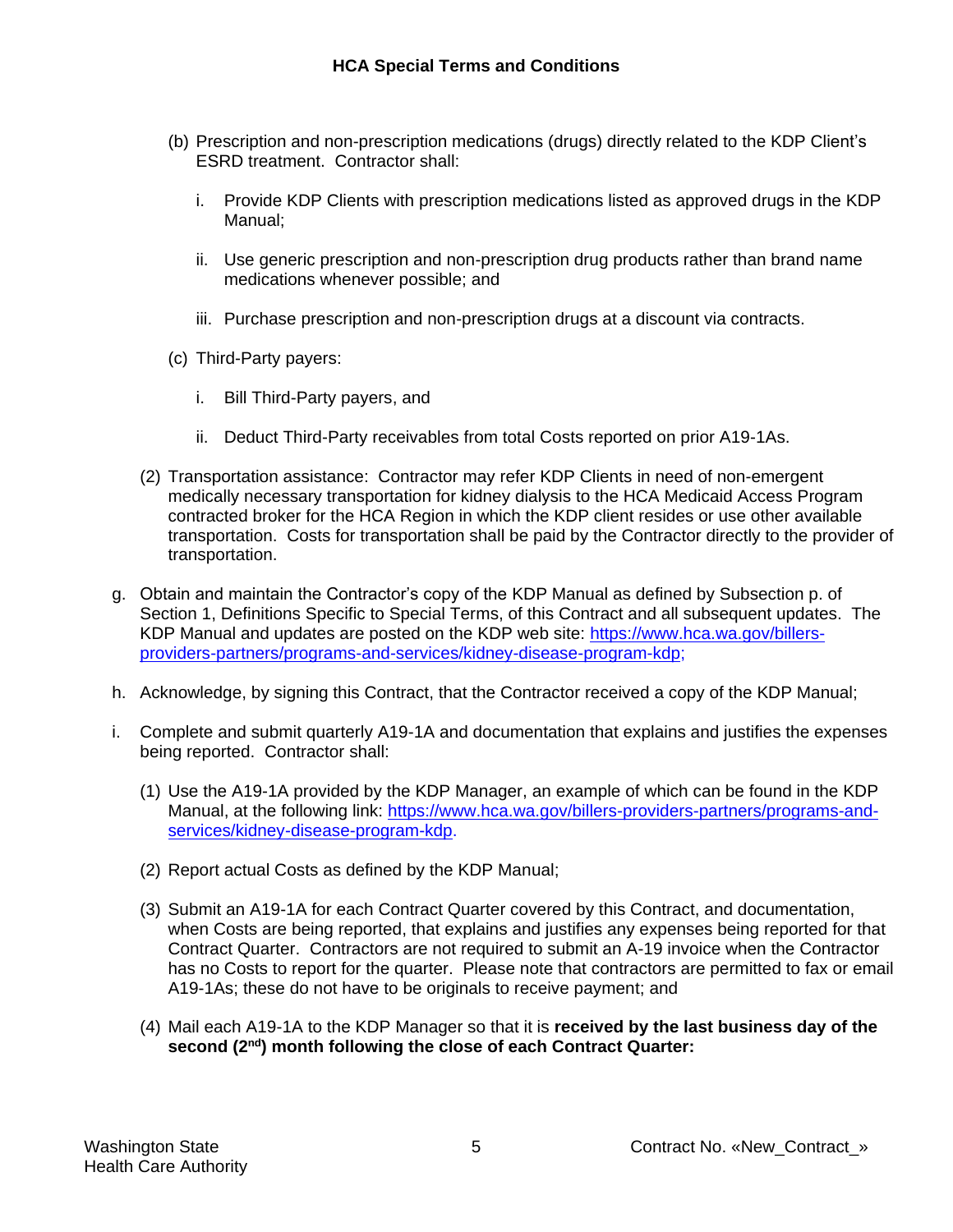| KDP A19-1A for:               | Initial billing for items paid<br>during or for the quarter<br>must be received no later<br>than the last business day of: | Initial billing for items paid after<br>the quarter ends<br>is due no later than the last<br>business day of: |  |  |
|-------------------------------|----------------------------------------------------------------------------------------------------------------------------|---------------------------------------------------------------------------------------------------------------|--|--|
| First Quarter (July-Sept)     | November                                                                                                                   | December                                                                                                      |  |  |
| Second Quarter (Oct-<br>Dec)  | February                                                                                                                   | March                                                                                                         |  |  |
| Third Quarter (Jan-<br>March) | May                                                                                                                        | June                                                                                                          |  |  |
| Fourth Quarter (Apr-<br>June) | August                                                                                                                     | September                                                                                                     |  |  |

For details on what items are billed for the schedule, please refer to the KDP Manual at the following link: [https://www.hca.wa.gov/billers-providers-partners/programs-and-services/kidney-disease-program-kdp.](https://www.hca.wa.gov/billers-providers-partners/programs-and-services/kidney-disease-program-kdp)

# **5. Consideration.**

- a. Maximum Contract Amount. Subject to the Consideration Adjustment Subsection below, total consideration payable to Contractor for satisfactory performance of the work under this Contract is up to a maximum of  $\frac{1}{2}$ , including any and all expenses.
- b. Source of Funds:

| Source of Funds | Amount  |
|-----------------|---------|
| Federal         | ]\$0.00 |
| <b>State</b>    |         |
| Other           | ]\$0.00 |
| Total           |         |

- c. Consideration Adjustment.
	- (1) HCA reserves the right to adjust, via unilateral amendment, the Contract Maximum Amount listed on page one (1) of this Contract to provide, within the limits of the State Fiscal Year budget allocation, an adjusted payment to Contractor when:
		- (a) Contractor's reported Costs as defined by Section 1, Definitions Specific to Special Terms, Subsection c. have exceeded the Contract Maximum Amount, and the Contractor is requesting additional funds of up to, but no more than three percent (3%) of the current Contract Maximum Amount; and
		- (b) Contractor has submitted timely and accurate A19-1As for the prior three (3) Contract Quarters.

# **6. Monitoring**.

HCA, primarily through the KDP Manager, in monitoring the Contractor's performance under this Contract, shall at a minimum undertake the following:

a. Review all documentation submitted by the Contractor:

Health Care Authority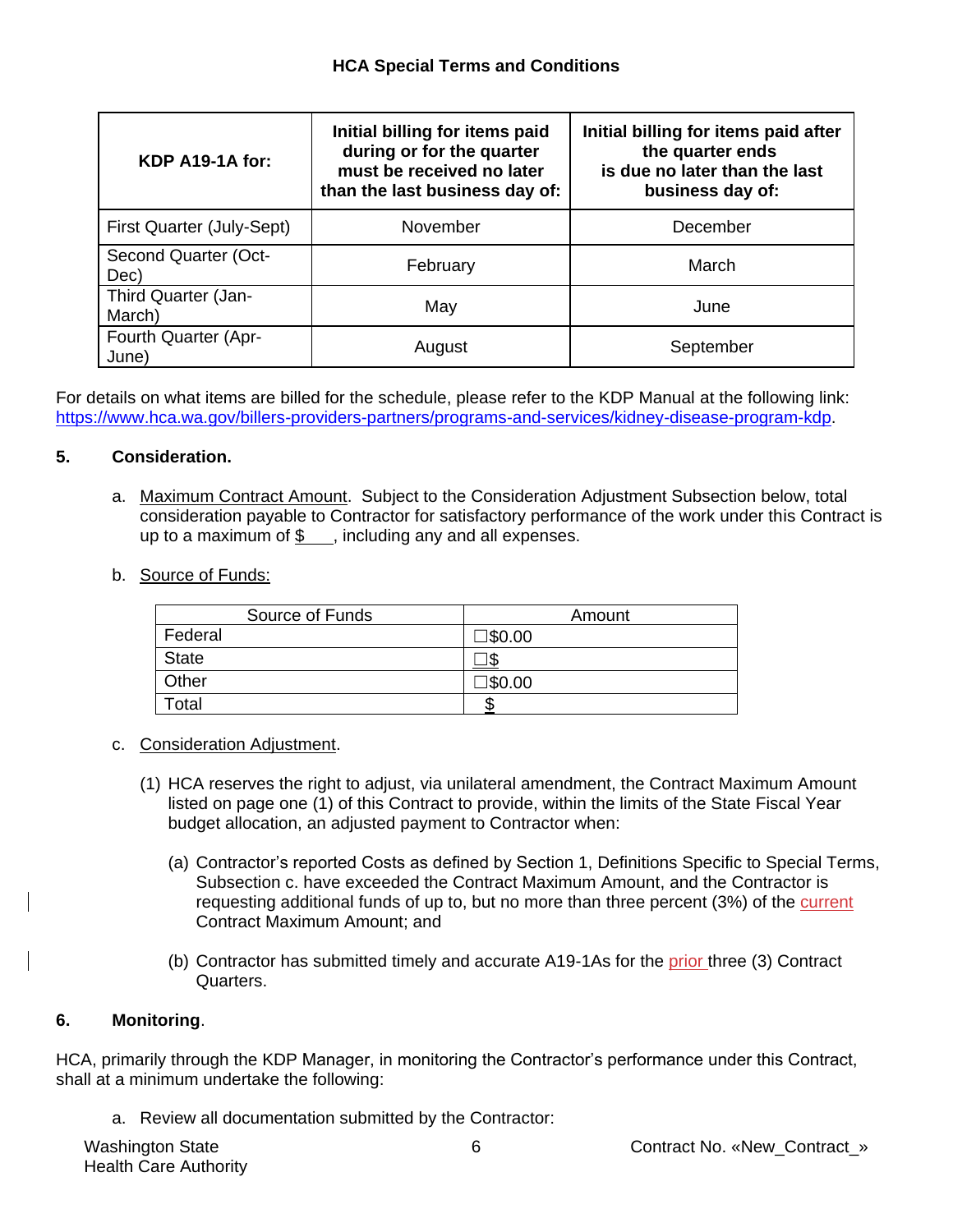- (1) Submitted quarterly A19-1A Invoice Vouchers and supporting documentation;
- (2) Other requests for cost documentation made by the KDP Manager.
- b. Review and follow-up on, within reason and available resources, on all complaints and/or requests specific to the work performed by the Contractor under the Contract; and
- c. Conduct on-site visits within existing resource limitations and when time permitting.

### **7. Billing and Payment.**

- a. Billing Procedures.
	- (1) Invoice System. When claiming reimbursement for the Costs of providing goods and services provided to KDP Clients under this Contract, the Contractor shall:
		- (a) Submit quarterly A19-1As listing actual Costs incurred and documentation, such as copies of receipts, that:
			- i. Are completed to the satisfaction of the KDP Manager; and
			- ii. Information, such as KDP client applications, Medicaid applications, new A19-1As, etc. which have been requested by the KDP Manager in order to approve payment, are received within thirty (30) days of the request. If the requested items are not received within thirty (30) days, the KDP Manager reserves the right to refuse payment. If the Contractor needs more time, they are to request an extension to the thirty (30) days, prior to the thirty (30) day mark.
		- (b) Retain copies of all A19-1As submitted and supporting documentation for a term of six (6) years after the expiration or termination of this Contract.
- b. Payment. HCA shall:
	- (1) Pay Contractor for Costs reported on each A19-1A, properly completed and submitted in accordance with the Schedule under Subsection 4, i, (4).
	- (2) Send each payment to the address designated by Contractor on page one (1) of this Contract, unless other arrangements have been made in writing; and
	- (3) Consider payment timely if made by within thirty (30) days after the Client and Billing Summary has been approved by the KDP Manager, and both the KDP Manager and Contractor agree to the amount approved for payment.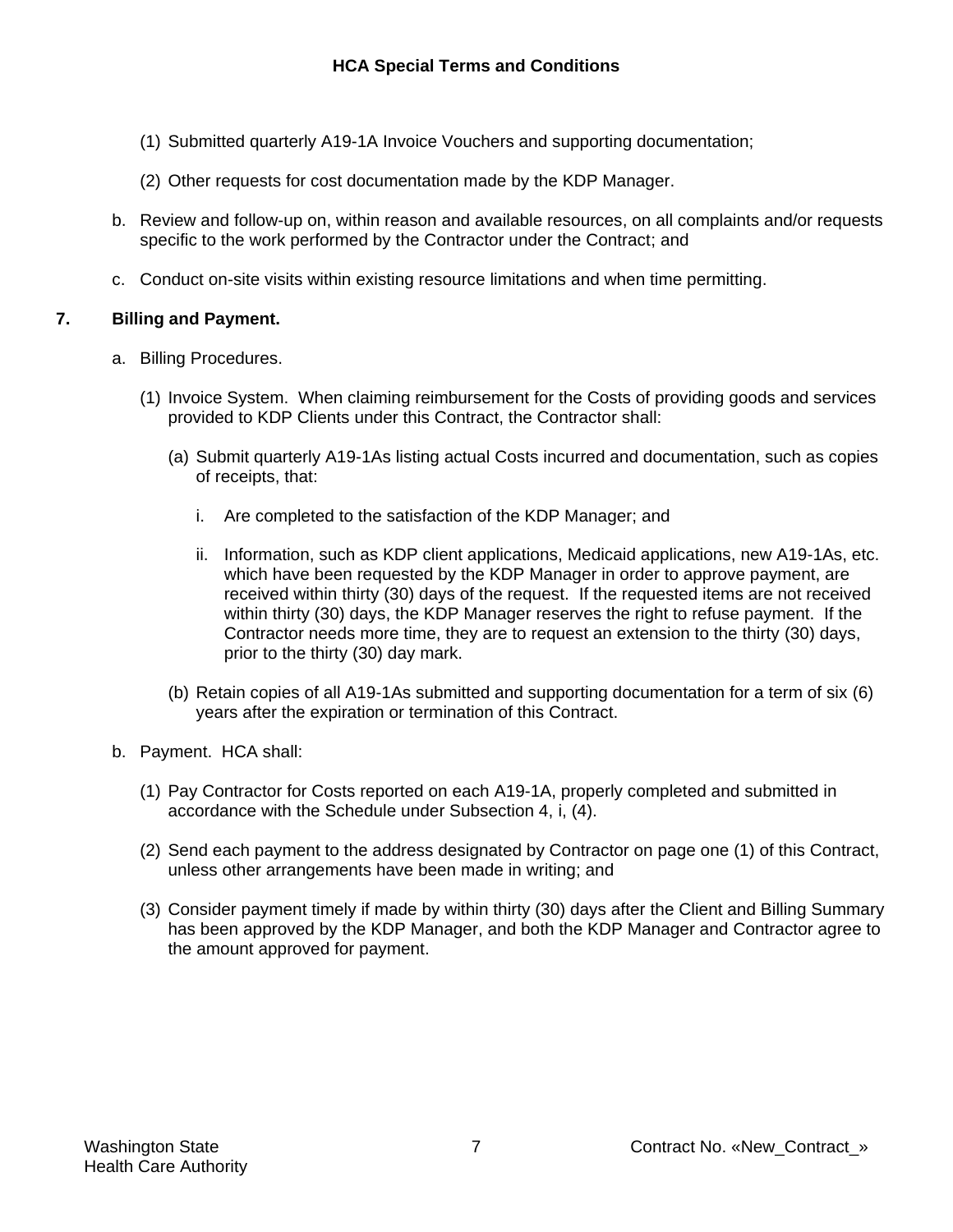NOTE: HCA's payments under this Contract are only to offset costs incurred by Contractor in providing goods and/or services to KDP clients prior to their receipt of the goods and/or services. Contractor may provide goods and/or services to individuals who meet all of the eligibility requirements for KDP under WAC 182-540-015**,** or any successor WAC**,** but whose eligibility determination under Medicaid is still pending. Contractor shall **not** use such payments to offset costs incurred in providing goods and/or services to individuals determined to be ineligible for KDP.

Reimbursable services under this Contract will only be reimbursed if provided on or between July 1, 2021, through June 30, 2022. Although Contractor will only be reimbursed for approved services during those dates of service, Contractor will have twelve (12) months from the month the service was provided to bill HCA, provided that the Contractor previously submitted the initial quarterly billings timely. The last date to bill services under this Contract is June 30, 2023.

HCA may withhold payment claimed by the Contractor for services rendered if the Contractor fails to satisfactorily comply with any term(s) or condition(s) of this Contract.

Contractor may not bill the Client for charges incurred that are not payable by KDP due to Contractor's failure to bill HCA within the time limits specified in subsection 4 of the Statement of Work.

# **8. Background Checks.**

This requirement applies to all employees, volunteers and subcontractors who may have unsupervised access to children or vulnerable adults served under this Contract.

Pursuant to RCW 43.43.832, 43.43.834, RCW 43.20A.710 and Chapter 388-06 WAC, or successor RCWs or WACs, the Contractor shall ensure a criminal history background check has been completed for all current employees, volunteers, and subcontractors. Further, the Contractor shall initiate a criminal history background check for all prospective employees, volunteers and subcontractors who would have unsupervised access to children or vulnerable adults served under this Contract.

Contractor shall assist in obtaining additional state or national criminal history and/or child abuse/neglect history, if requested by HCA.

Contractor shall ensure that no employee, volunteer or subcontractor, including those provisionally hired pursuant to RCW 43.43.832(7), has unsupervised access to children or vulnerable adults served under this Contract, until a full and satisfactory background check is completed and documentation, qualifying the individual for unsupervised access, is received by the Contractor.

# **9. Disputes**.

a. Requesting dispute resolution:

The request for contract dispute resolution by either party shall:

- (1) Be submitted to HCA in writing and include Contractor's name, address and the HCA contract number;
- (2) Be sent by certified mail or other method providing a signed receipt to the sender to prove delivery to and receipt by HCA, to the following address: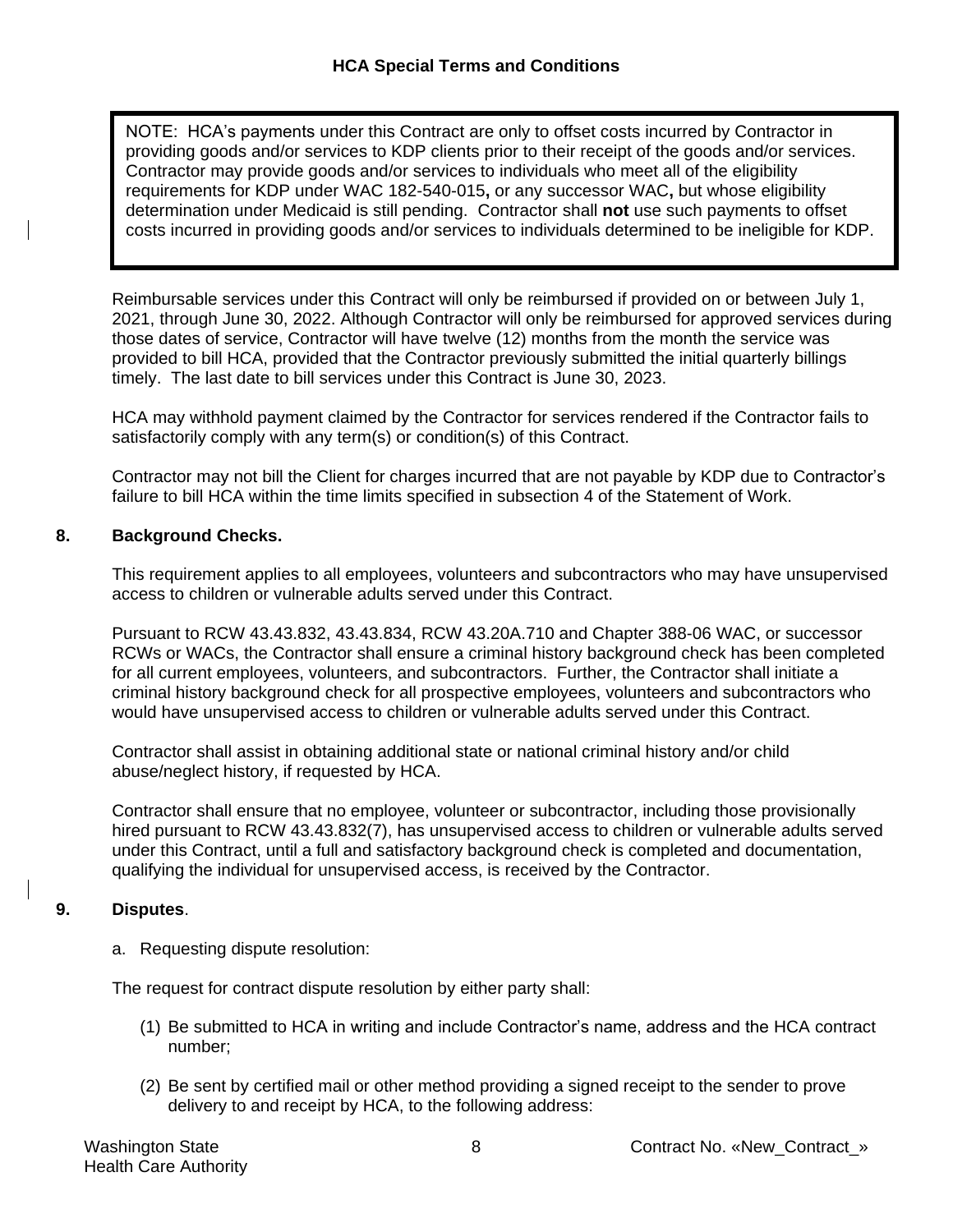### **HCA Special Terms and Conditions**

Contracts Administrator Legal Services and Administration Health Care Authority PO Box 42702 Olympia, Washington 98504-2702

- (3) Be received by the Contracts Administrator no later than twenty-eight (28) calendar days after Contract expiration or termination; and
- (4) Identify in writing the spokesperson for Contractor, if other than Contractor's signatory.
- b. Content of the dispute request:

The party requesting a dispute resolution shall submit a statement that:

- (1) Identifies the issue(s) in dispute;
- (2) Identifies the relative positions of the parties; and
- (3) Requests resolution through the current HCA process.
- c. Action on the request:
	- (1) HCA shall notify the non-requesting party that the request has been made, notify both parties of the dispute resolution process to be followed, and manage the process to its conclusion.
	- (2) Contractor shall provide pertinent information as requested by the person assigned to resolve the dispute.
- d. Contractor and HCA agree that, the existence of a dispute notwithstanding, they will continue without delay to carry out all their respective responsibilities under this Contract that are not affected by the dispute.

#### **10. Insurance**.

Contractor shall at all times comply with the following insurance requirements.

a. General Liability Insurance.

Contractor shall maintain Commercial General Liability Insurance, or Business Liability Insurance, including coverage for bodily injury, property damage, and contractual liability, with the following minimum limits: Each Occurrence \$1,000,000; General Aggregate \$2,000,000. The policy shall include liability arising out of premises, operations, independent contractors, products-completed operations, personal injury, advertising injury, and liability assumed under an insured contract. The state of Washington, Health Care Authority (HCA), and elected and appointed officials, agents, and employees of the state, shall be named as additional insureds.

b. Professional Liability Insurance (PL)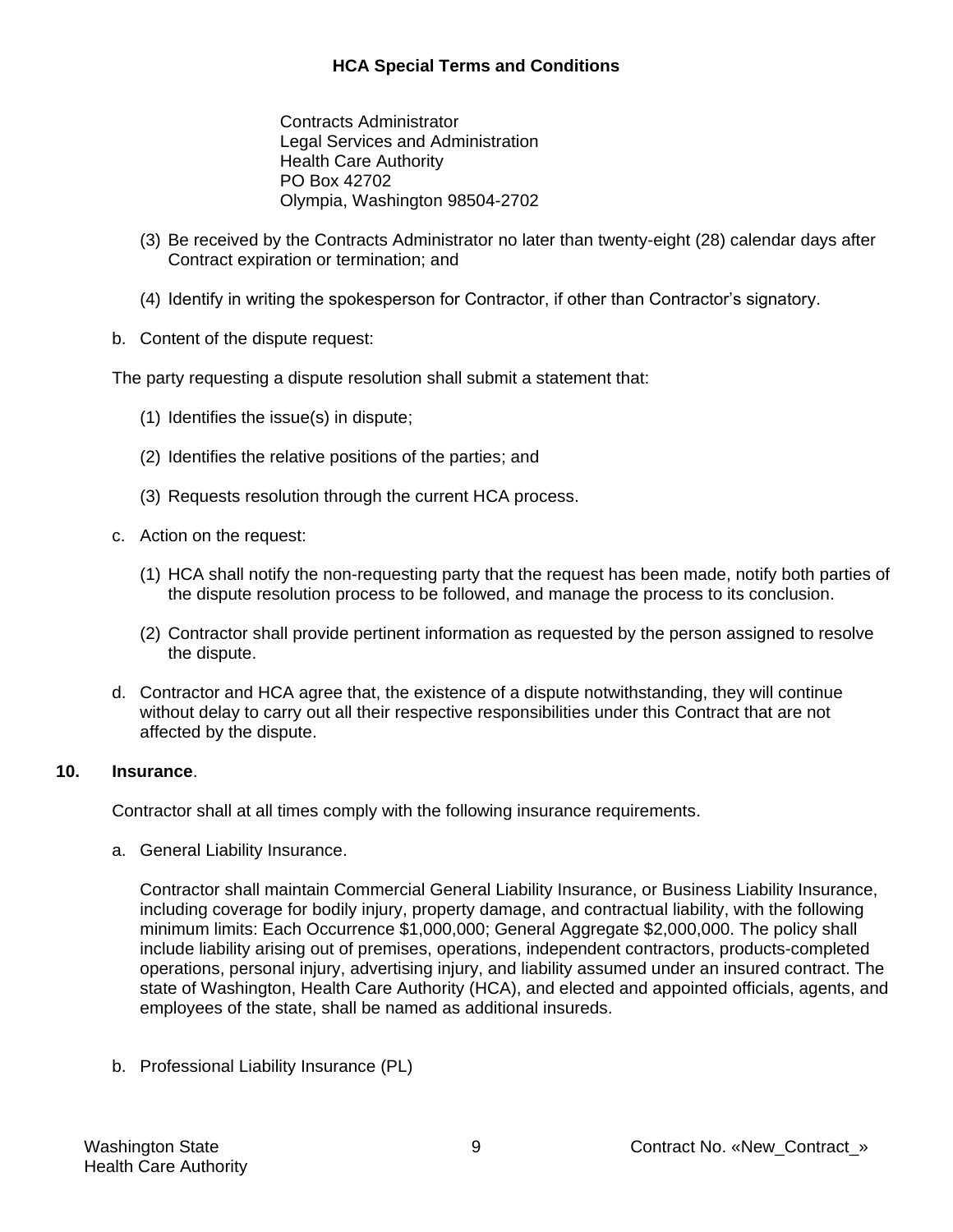Contractor shall maintain Professional Liability Insurance or Errors & Omissions insurance, including coverage for losses caused by errors and omissions, with the following minimum limits: Each Occurrence \$1,000,000; Aggregate \$2,000,000.

c. Worker's Compensation.

Contractor shall comply with all applicable Worker's Compensation, occupational disease, and occupational health and safety laws and regulations. The State of Washington and HCA shall not be held responsible for claims filed for Worker's Compensation under Title 51 RCW by the Contractor or its employees under such laws and regulations.

d. Employees and Volunteers.

Insurance required of the Contractor under this Contract shall include coverage for the acts and omissions of the Contractor's employees and volunteers. In addition, the Contractor shall ensure that all employees and volunteers who use vehicles to transport Clients or deliver services have personal automobile insurance and current driver's licenses.

e. Subcontractors.

Contractor shall ensure that all subcontractors have and maintain insurance with the same types and limits of coverage as required of the Contractor under this Contract.

f. Separation of Insureds.

All insurance policies shall include coverage for cross liability and contain a "Separation of Insureds" provision.

g. Insurers.

Contractor shall obtain insurance from insurance companies identified as an admitted insurer/carrier in the state of Washington, with a Best's Reports' rating of B++, Class VII, or better. Surplus Lines insurance companies will have a rating of A-, Class VII, or better.

h. Evidence of Coverage

Contractor, upon request by HCA staff, shall submit a copy of the Certificate of Insurance, policy, and additional insured endorsement for each coverage required of the Contractor under this Contract. The Certificate of Insurance shall identify the Washington State Health Care Authority (HCA) as the Certificate Holder. HCA may reject a Certificate of Insurance without evidence documenting it is executed by an authorized representative of the Insurer. Contractor is not required to submit to HCA copies of Certificates of Insurance for personal automobile insurance required of Contractor's employees and volunteers under this Contract.

Contractor shall maintain copies of Certificates of Insurance for each subcontractor as evidence that each subcontractor maintains insurance as required by this Contract.

i. Material Changes.

Contractor shall give HCA 45 days advance written notice of cancellation or non-renewal of insurance required by this Contract.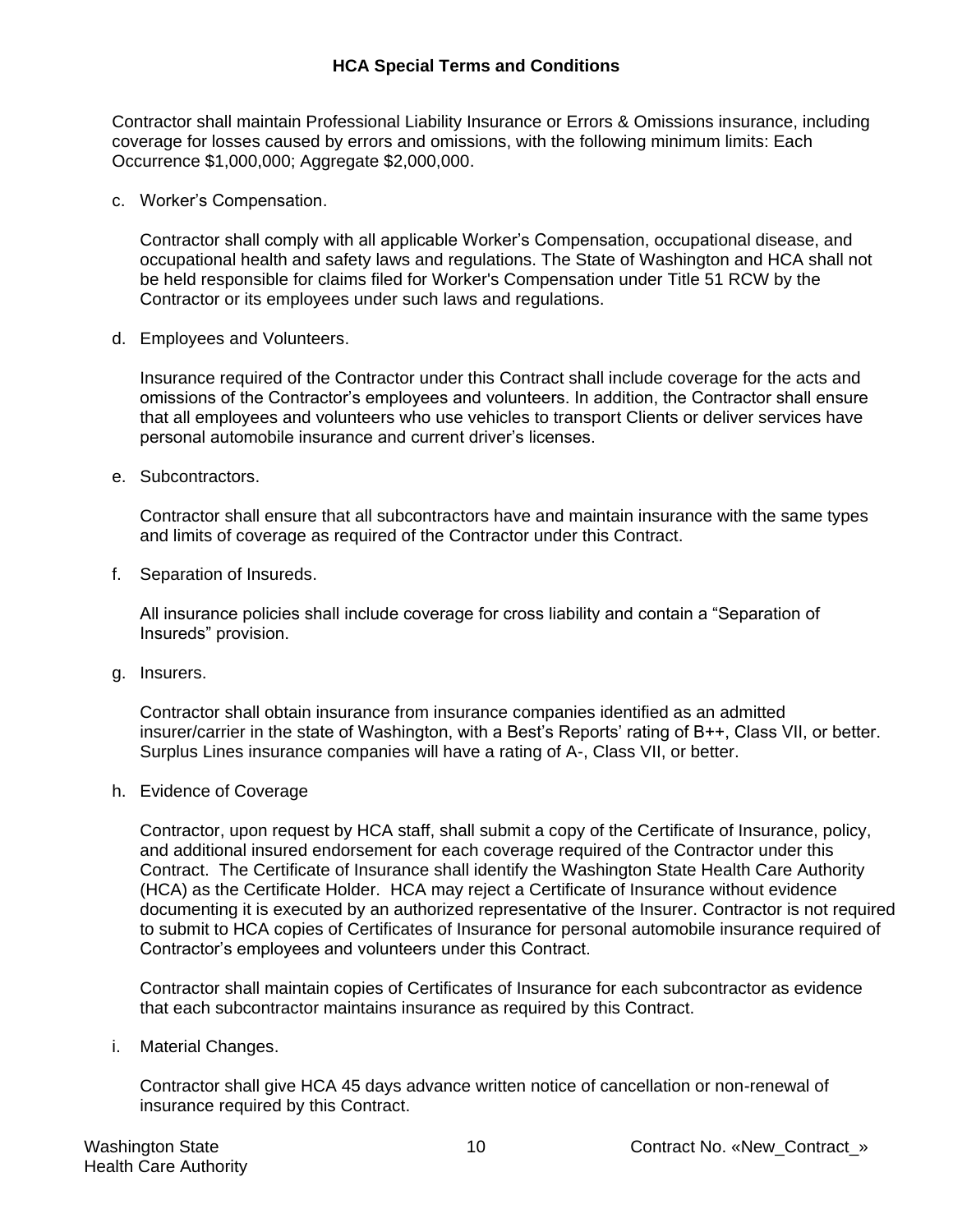j. General.

By requiring insurance, the state of Washington and HCA do not represent that the coverage and limits specified will be adequate to protect the Contractor. Such coverage and limits shall not be construed to relieve the Contractor from liability in excess of the required coverage and limits and shall not limit the Contractor's liability under the indemnities and reimbursements granted to the State and HCA in this Contract. All insurance provided in compliance with this Contract shall be primary as to any other insurance or self-insurance programs afforded to or maintained by the State.

### **11. Notices.**

Whenever one (1) party is required to give notice to the other party under this Contract, it shall be deemed given if mailed by United States Postal Service, registered or certified mail, return receipt requested, postage prepaid and addressed as follows:

- a. In the case of notice to the Contractor, notice shall be sent to the point of contact identified on page one (1) of this Contract;
- b. In the case of notice to HCA, notice shall be sent to:

Contract Services Legal and Administrative Services Washington State Health Care Authority P.O. Box 42702 Olympia, Washington 98504-2702 [Contracts@hca.wa.gov](mailto:Contracts@hca.wa.gov)

Said notice shall become effective on the date delivered as evidenced by the return receipt or the date returned to sender for non-delivery other than for insufficient postage. Either party may at any time change its address for notification purposes by mailing a notice in accordance with this Section, stating the change and setting forth the new address, which shall be effective on the tenth  $(10<sup>th</sup>)$  day following the effective date of such notice unless a later day is specified in the notice.

#### **12. Professional Credentialing and Licensure.**

If the Contractor, its employees, and/or subcontractors who shall be in contact with HCA Clients while performing work under this Contract must be accredited, certified, licensed or registered according to Washington State laws and regulations, the Contractor shall ensure that all such individuals do not have, and shall remain without during the term of this Contract, restrictions or sanctions placed on such accreditation, certification, license and/or registration. Contractor shall notify the HCA Contact listed on page one of this Contract within three business days of receipt of information relating to disciplinary action against the accreditation, certification, license and/or registration of the Contractor, an employee, or subcontractor.

End of Special Terms and Conditions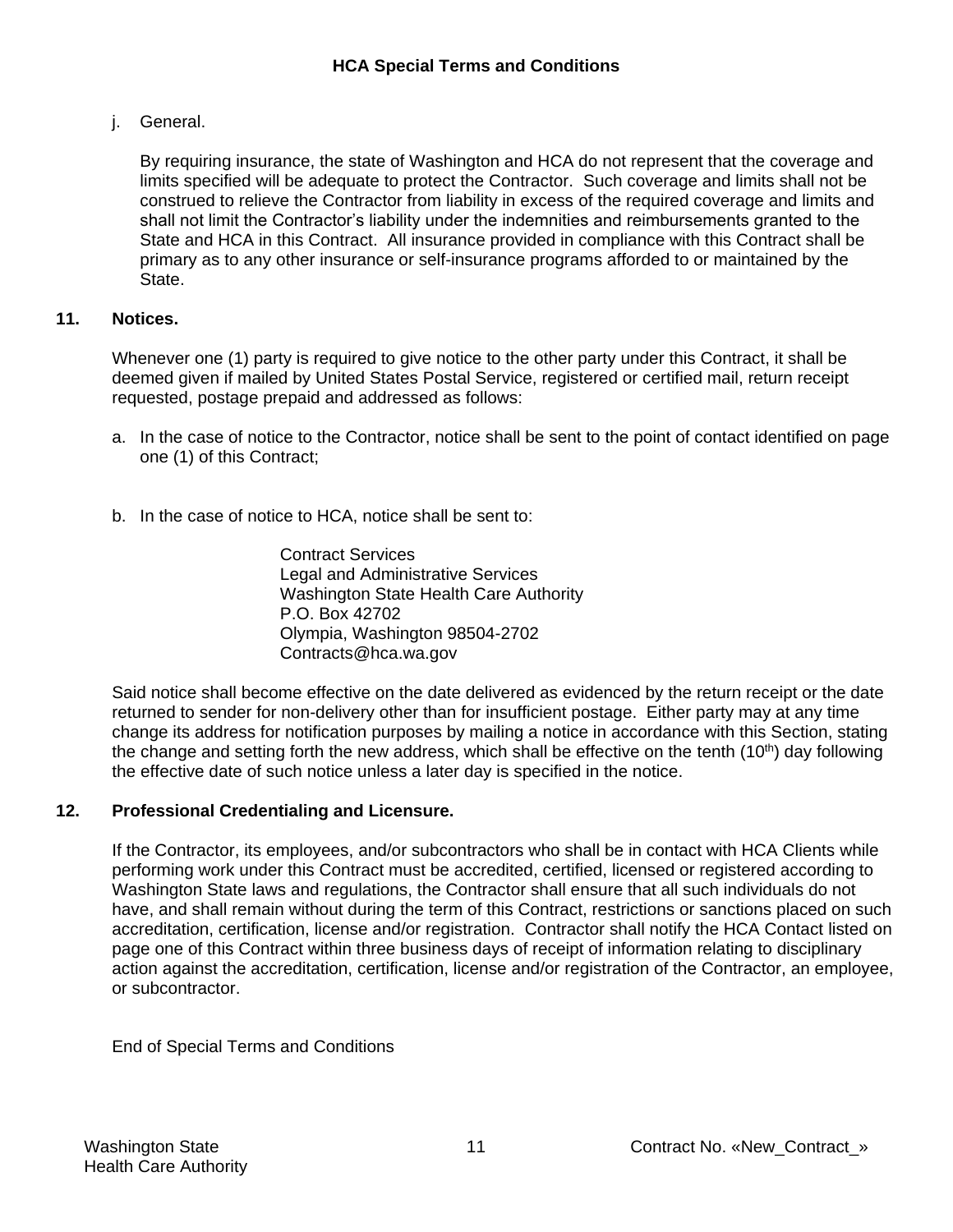- **1. Definitions.** The words and phrases listed below, as used in this Contract, shall each have the following definitions:
	- a. "Agent" shall mean the Washington State Health Care Authority Director and/or the Director's delegate authorized in writing to act on behalf of the Director.
	- b. "Allowable Cost" means an expenditure which meets the test of the appropriate Executive Office of the President of the United States' Office of Management and Budget Circular. The most significant factors which determine whether a cost is allowable are the extent to which the cost is:
		- (1) Necessary and reasonable;
		- (2) Allocable;
		- (3) Authorized or not prohibited under Washington state or local laws and regulations;
		- (4) Adequately documented.
	- c. "Authority" shall mean the Washington State Health Care Authority, any division, section, office, unit or other entity of the Authority, or any of the officers or other officials lawfully representing the Authority.
	- d. "Confidential Information" means information that is exempt from disclosure to the public or other unauthorized persons under Chapter 42.56 RCW or other federal or state laws. Confidential Information includes, but is not limited to, Personal Information.
	- e. "Contract" or "Agreement" or "Interagency Agreement" means the entire written agreement between the Authority and the Contractor, including any Exhibits, documents, or materials incorporated by reference. The parties may execute this Contract in multiple counterparts, each of which is deemed an original and all of which constitute only one agreement. E-mail (electronic mail) or fax (facsimile) transmission of a signed copy of this Contract shall be the same as delivery of an original.
	- f. "Contractor" means the individual or entity performing services pursuant to this Contract and includes the Contractor's owners, members, officers, directors, partners, employees, and/or agents, unless otherwise stated in this Contract. For purposes of any permitted Subcontract, "Contractor" includes any Subcontractor and its owners, members, officers, directors, partners, employees, and/or agents.
	- g. "Encrypt" means to encode Confidential Information into a format that can only be read by those possessing a "key"; a password, digital certificate or other mechanism available only to authorized users. Encryption must use a key length of at least 128 bits.
	- h. "HCA Contract Services" means the Washington State Health Care Authority central headquarters contracting office, or successor section or office.
	- i. "Personal Information" means information identifiable to any person, including, but not limited to, information that relates to a person's name, health, finances, education, business, use or receipt of governmental services or other activities, addresses, telephone numbers, Social Security Numbers, driver license numbers, other identifying numbers, and any financial identifiers.
	- Washington State 12 Contract No. «New Contract » Health Care Authority j. "Public Information" means information that can be released to the public. It does not need protection from unauthorized disclosure but does need protection from unauthorized change that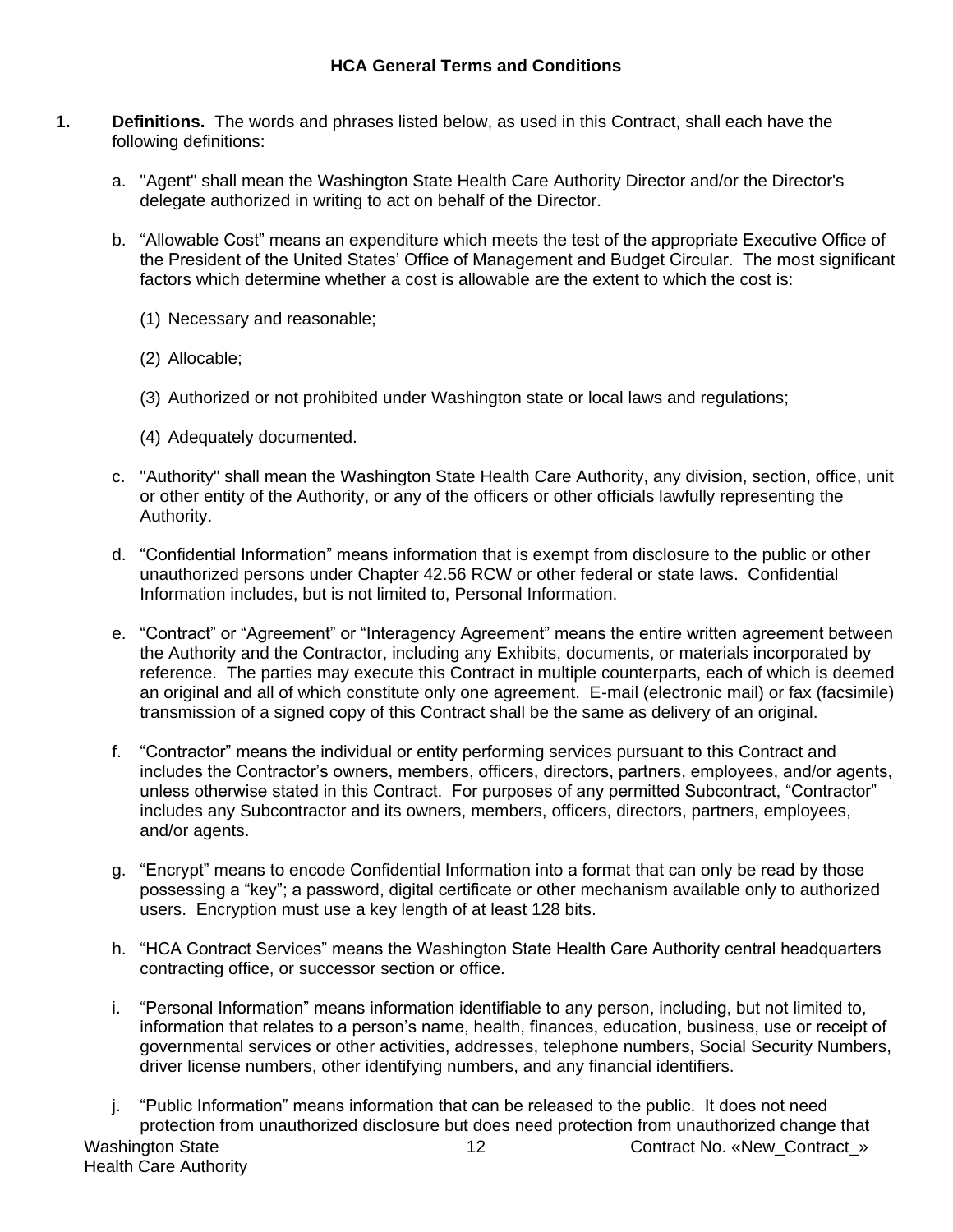may mislead the public or embarrass HCA.

- k. "Physically Secure" means that access is restricted through physical means to authorized individuals only.
- l. "RCW" means the Revised Code of Washington. All references in this Contract to RCW chapters or sections shall include any successor, amended, or replacement statute. Pertinent RCW chapters can be accessed at: [http://apps.leg.wa.gov/rcw/.](http://apps.leg.wa.gov/rcw/)
- m. "Regulation" means any federal, state, or local regulation, rule, or ordinance.
- n. "Secured Area" means an area to which only authorized representatives of the entity possessing the Confidential Information have access. Secured Areas may include buildings, rooms or locked storage containers (such as a filing cabinet) within a room, as long as access to the Confidential Information is not available to unauthorized personnel.
- o. "Sensitive Information" means information that is not specifically protected by law, but should be limited to official use only, and protected against unauthorized access.
- p. "Subcontract" means any separate agreement or contract between the Contractor and an individual or entity ("Subcontractor") to perform all or a portion of the duties and obligations that the Contractor is obligated to perform pursuant to this Contract.
- q. "Successor" means any entity which, through amalgamation, consolidation, or other legal succession becomes invested with rights and assumes burdens of the original Contractor.
- r. "Sub-recipient" means a non-Federal entity that expends federal awards received from a passthrough entity to carry out a federal program, but does not include an individual that is a beneficiary of such a program. A sub-recipient may also be a recipient of other Federal awards directly from a federal awarding agency. See OMB Circular A-133 for additional details.
- s. "Tracking" means a record keeping system that identifies when the sender begins delivery of Confidential Information to the authorized and intended recipient, and when the sender receives confirmation of delivery from the authorized and intended recipient of Confidential Information.
- t. "Trusted Systems" include only the following methods of physical delivery:
	- (1) Hand-delivery by a person authorized to have access to the Confidential Information with written acknowledgement of receipt;
	- (2) United States Postal Service (USPS) first class mail, or USPS delivery services that include Tracking, such as Certified Mail, Express Mail or Registered Mail;
	- (3) Commercial delivery services (e.g. FedEx, UPS, DHL) which offer tracking and receipt confirmation; and
	- (4) The Washington State Campus mail system.

For electronic transmission, the Washington State Governmental Network (SGN) is a Trusted System for communications within that Network.

Washington State 13 Contract No. «New Contract No. » Health Care Authority u. "WAC" means the Washington Administrative Code. All references in this Contract to WAC chapters or sections shall include any successor, amended, or replacement regulation. Pertinent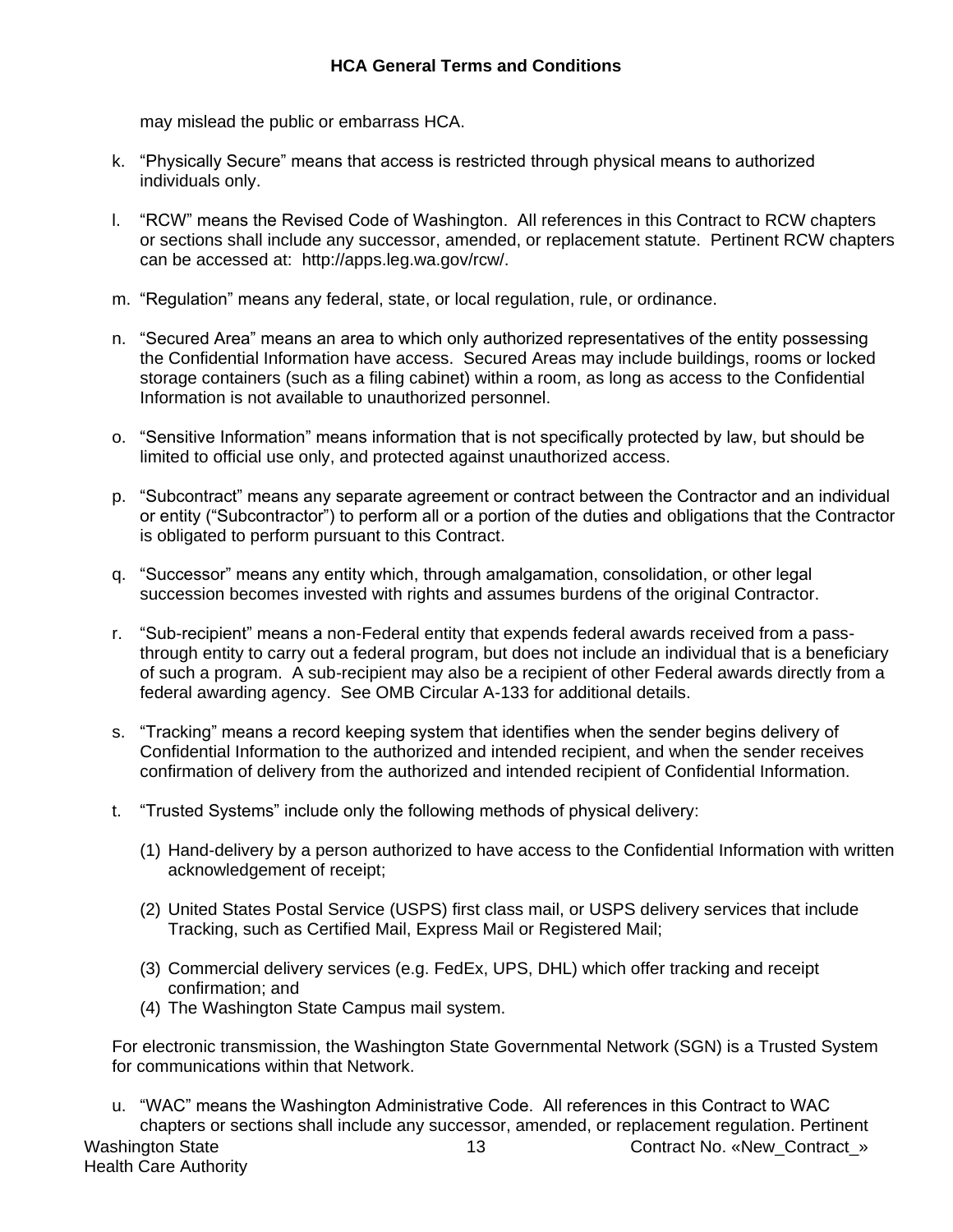WAC chapters or sections can be accessed at: [http://apps.leg.wa.gov/wac/.](http://apps.leg.wa.gov/wac/)

- **2. Access to Data.** Contractor shall provide access to Data generated under this Contract to the Authority, the Joint Legislative Audit and Review Committee, and the State Auditor at no additional cost. This includes access to all information that supports the findings, conclusions, and recommendations of Contractor's reports, including computer models and methodology for those models.
- **3. Advance Payment.** The Authority shall not make any payments in advance or anticipation of the delivery of services to be provided pursuant to this Contract.
- **4. Amendment.** Unless otherwise provided, this Contract may only be modified by a written amendment signed by both parties.
- **5. Antitrust Assignment.** Contractor hereby assigns to the state of Washington any and all of its claims for price fixing or overcharges which arise under the antitrust laws of the United States, or the antitrust laws of the state of Washington, relating to the goods, products or services obtained under this Contract.
- **6. Assignment.** The work to be provided under this Contract, and any claims arising there under, is not assignable or delegable by either party in whole or in part, without the express prior written consent of the other party, which consent shall not be unreasonably withheld.
- **7. Assurances.** The Authority and Contractor agree that all activity pursuant to this Contract will be in accordance with all applicable federal, state and local laws, rules, and regulations.
- **8. Attorneys' Fees.** In the event of litigation or other action brought to enforce Contract terms, each party agrees to bear its own attorney's fees and costs.

# **9. Billing Limitations.**

- a. The Authority shall pay Contractor only for authorized services provided in accordance with this Contract.
- b. The Authority shall not pay any claims for payment for services submitted more than twelve (12) months after the calendar month in which the services were performed. The Authority within the Special Terms and Conditions of this Contract may reduce or extend the length of time following the provision of services in which the Contractor may submit claims for payment.
- c. Contractor shall not bill and HCA shall not pay for services performed under this Contract, if Contractor has charged or will charge another agency of the state of Washington or any other party for the same services.
- **10. Change in Status.** In the event of substantive change in the legal status, organization structure, or fiscal reporting responsibility of Contractor, Contractor agrees to notify the HCA Contact of the change. Contractor shall provide notice as soon as practicable, but no later than thirty (30) days after such a change takes effect.
- **11. Compliance with Applicable Law.** At all times during the term of this Contract, the Contractor shall comply with all applicable federal, state, and local laws and regulations, including but not limited to, nondiscrimination laws and regulations.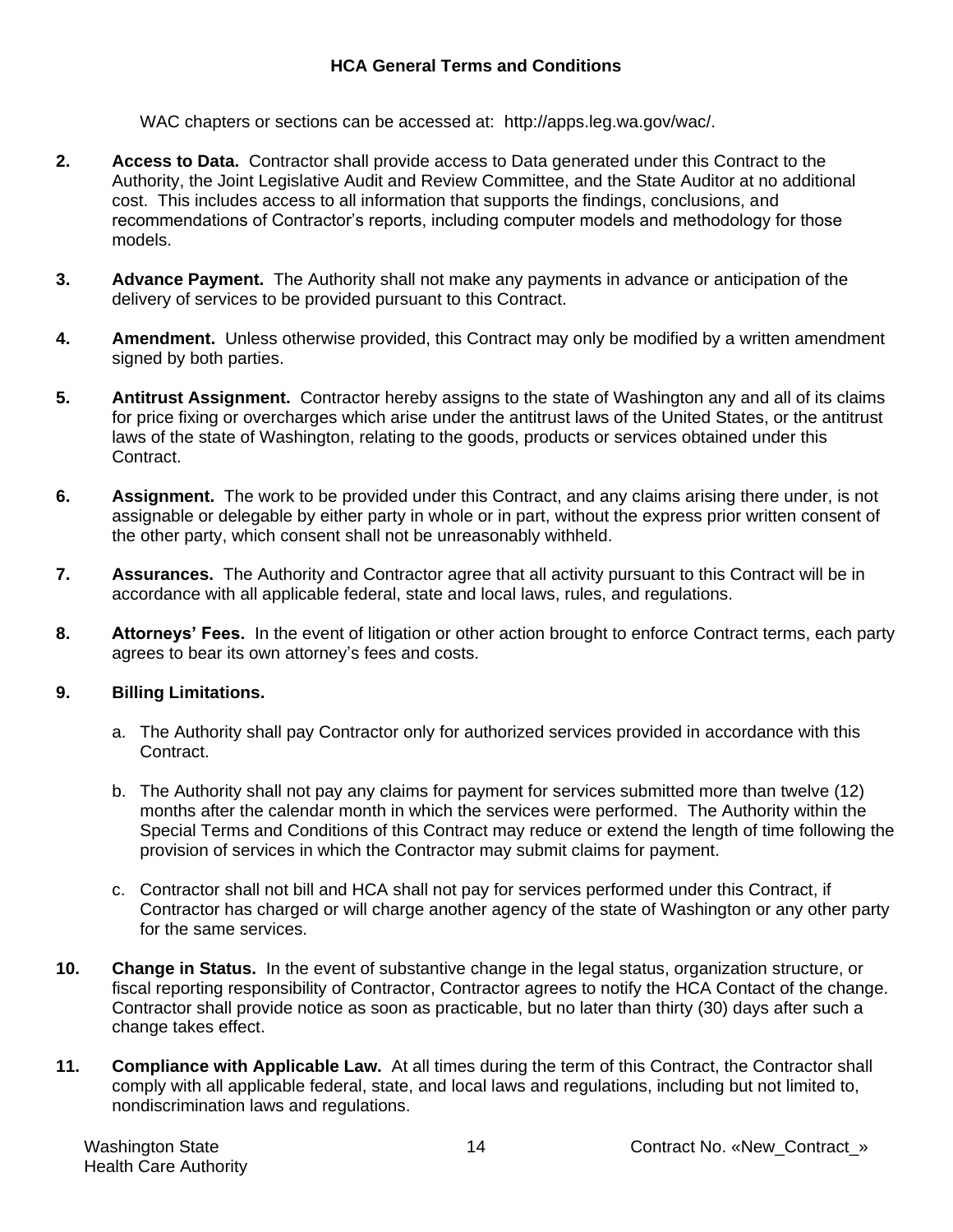# **12. Confidentiality.**

- a. Contractor shall not use, publish, transfer, sell or otherwise disclose any Confidential Information gained by reason of this Contract for any purpose that is not directly connected with Contractor's performance of the services contemplated hereunder, except:
	- (1) as provided by law; or,
	- (2) in the case of Personal Information, with the prior written consent of the person or personal representative of the person who is the subject of the Personal Information.
- b. Contractor shall protect and maintain all Confidential Information gained by reason of this Contract against unauthorized use, access, disclosure, modification or loss. This duty requires the Contractor to employ reasonable security measures, which include restricting access to the Confidential Information by:
	- (1) Allowing access only to staff that have an authorized business requirement to view the Confidential Information.
	- (2) Physically Securing any computers, documents, or other media containing the Confidential Information.
	- (3) Ensure the security of Confidential Information transmitted via fax (facsimile) by:
		- (a) Verifying the recipient phone number to prevent accidental transmittal of Confidential Information to unauthorized persons.
		- (b) Communicating with the intended recipient before transmission to ensure that the fax will be received only by an authorized person.
		- (c) Verifying after transmittal that the fax was received by the intended recipient.
	- (4) When transporting six (6) or more records containing Confidential Information, outside a Secured Area, do one or more of the following as appropriate:
		- (a) Use a Trusted System.
		- (b) Encrypt the Confidential Information, including:
			- i. Encrypting email and/or email attachments which contain the Confidential Information.
			- ii. Encrypting Confidential Information when it is stored on portable devices or media, including but not limited to laptop computers and flash memory devices.
		- (c) Note: If the HCA Data Security Requirements Exhibit is attached to this Contract, this item, 12.b.(4), is superseded by the language contained in the Exhibit.
	- (5) Send paper documents containing Confidential Information via a Trusted System.
	- (6) Following the requirements of the HCA Data Security Requirements Exhibit, if attached to this Contract.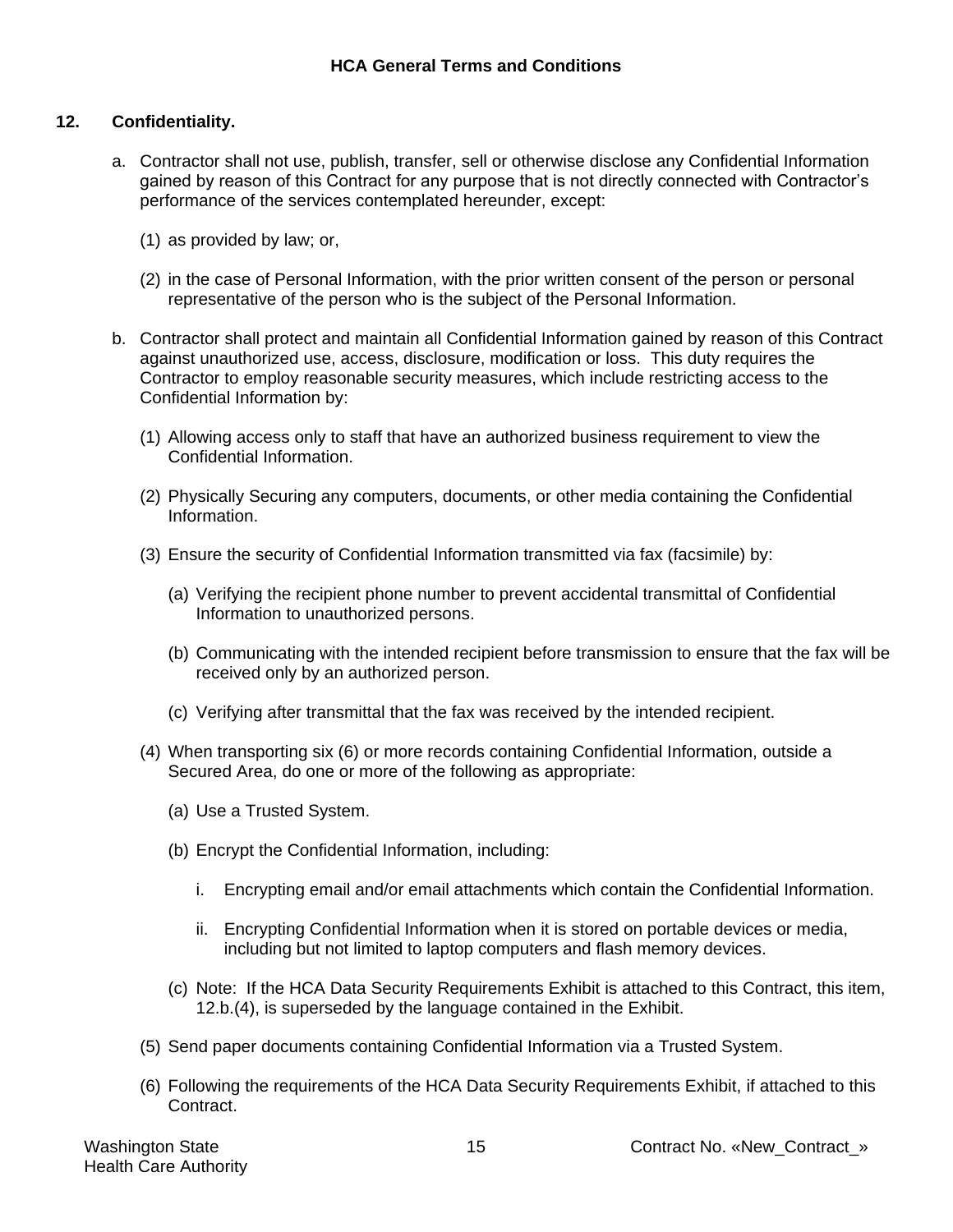#### **HCA General Terms and Conditions**

- c. Upon request by HCA program staff, at the end of the Contract term, or when no longer needed, the Contractor shall return the Data to HCA information technology staff or the Contractor shall certify in writing that they employed a HCA approved method to destroy the information. Contractor may obtain information regarding approved destruction methods from the HCA Contact identified on the cover page of this Contract.
- d. Paper documents with Confidential Information may be recycled through a contracted firm, provided the contract with the recycler specifies that the confidentiality of information will be protected, and the information destroyed through the recycling process. Paper documents containing Confidential Information requiring special handling (e.g. protected health information) must be destroyed on-site through shredding, pulping, or incineration.
- e. Notification of Compromise or Potential Compromise. The compromise or potential compromise of Confidential Information must be reported to the HCA Contact designated on the cover page of this Contract within one (1) business day of discovery. Contractor must also take actions to mitigate the risk of loss and comply with any notification or other requirements imposed by law or the Authority.
- f. Subsequent Disclosure. Contractor shall not release, divulge, publish, transfer, sell, disclose, or otherwise make the Confidential Information or Sensitive Data known to any other entity or person without the express prior written consent of the Authority's Public Disclosure Office, or as required by law.

If responding to public record disclosure requests under Chapter 42.56 RCW, the Contractor agrees to notify and discuss with the Authority's Public Disclosure Officer, through the HCA Contact, requests for all information that are part of this Contract, prior to disclosing the information. The Authority upon request shall provide the Contractor with the name and contact information for the Authority Public Disclosure Officer. Contractor further agrees to provide the Authority with a minimum of two calendar weeks to initiate legal action to secure a protective order under RCW 42.56.540.

**13. Conflict of Interest.** Notwithstanding any determination by the Executive Ethics Board or other tribunal, the Authority may, in its sole discretion, by written notice to the Contractor terminate this Contract, as outlined in the Termination Clause, if it is found after due notice and examination by HCA's Authorized Official that there is a violation of the Ethics in Public Service Act, Chapter 42.52 RCW; or any similar statute involving the Contractor in the procurement of, or services under this Contract.

In the event this Contract is terminated as provided above, the Authority shall be entitled to pursue the same remedies against the Contractor as it could pursue in the event of a breach of this Contract by the Contractor. The rights and remedies of the Authority provided for in this Section shall not be exclusive and are in addition to any other rights and remedies provided by the law. The existence of facts upon which the Agent makes any determination under this section shall be an issue and may be reviewed as provided in the "Disputes" Section of this Contract.

- **14. Conformance.** If any provision of this Contract violates any statute or rule of law of the state of Washington, it is considered modified to conform to that statute or rule of law.
- Washington State 16 Contract No. «New\_Contract\_» **15. Covenant against Contingent Fees.** Contractor warrants that no person or selling agent has been employed or retained to solicit or secure this Contract upon an agreement or understanding for a commission, percentage, brokerage or contingent fee, excepting bona fide employees or bona fide established agents maintained by Contractor for the purpose of securing business. The Authority shall have the right, in the event of breach of this clause by Contractor, to terminate this Contract without liability or, in its discretion, to deduct from the Contract price or consideration or recover by other means the full amount of such commission, percentage, brokerage or contingent fee.

Health Care Authority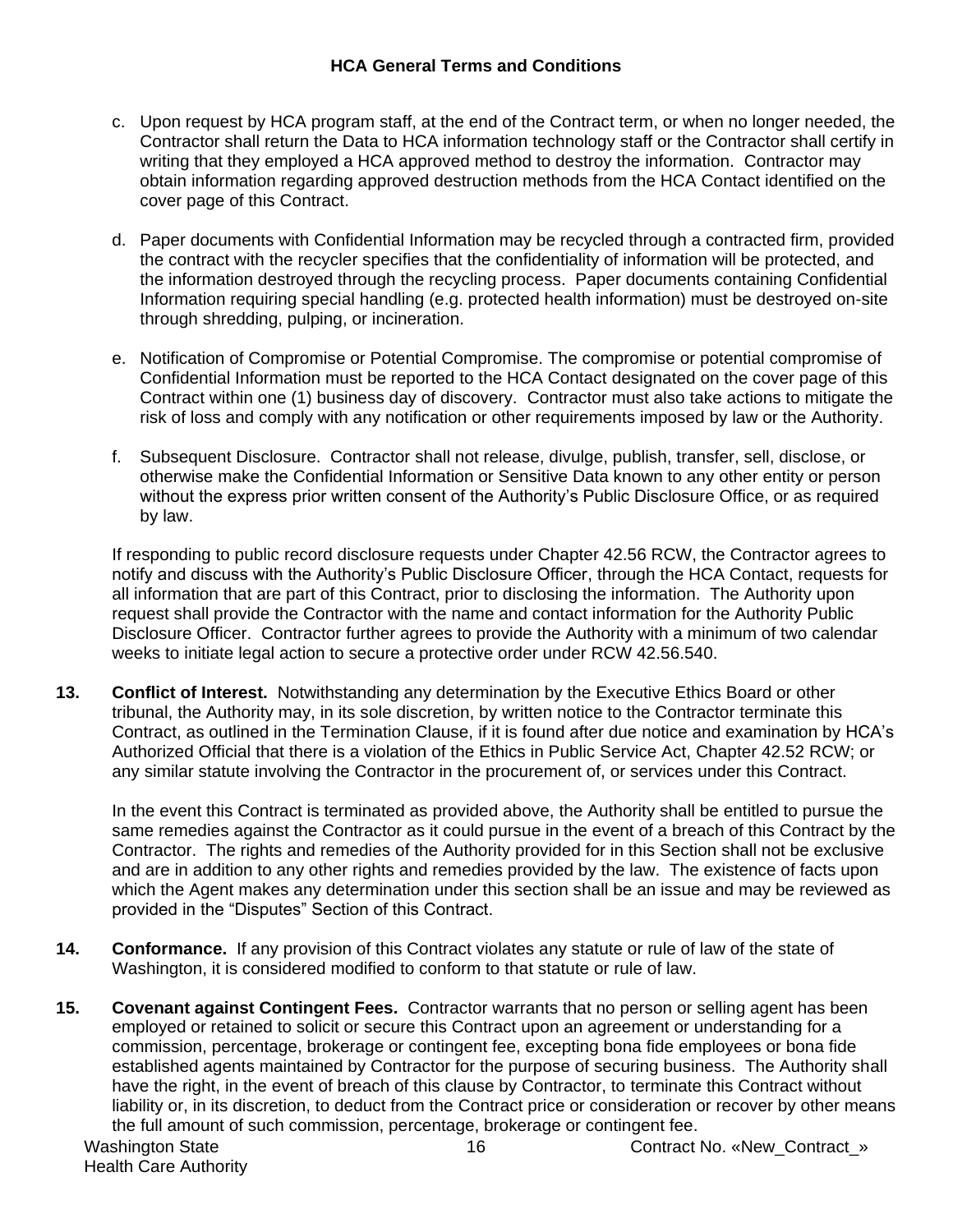In the event this Contract is terminated under this clause, the Authority shall be entitled to pursue the same remedies against the Contractor as it could pursue in the event of a breach of this Contract by the Contractor. The rights and remedies of the Authority provided for in this Section shall not be exclusive and are in addition to any other rights and remedies provided by the law. The existence of facts upon which the Agent makes any determination under this section shall be an issue and may be reviewed as provided in the "Disputes" Section of this Contract.

- **16. Debarment Certification.** Contractor, by signature to this Contract, certifies that Contractor is not presently debarred, suspended, proposed for debarment, declared ineligible, or voluntarily excluded by any Federal department or agency from participating in transactions (Debarred). Contractor also agrees to include the above requirement in any and all Subcontracts into which it enters. Contractor shall immediately notify the HCA Contact designated on the cover page of this Contract if, during the term of this Contract, the Contractor becomes debarred. HCA may immediately terminate this Contract by providing Contractor written notice if Contractor becomes Debarred during the term of this Contract.
- **17. Force Majeure.** If the Contractor is prevented from performing any of its obligations hereunder in whole or in part as a result of a major epidemic, act of God, war, terrorist acts, civil disturbance, court order, or any other cause beyond its control, such nonperformance shall not be grounds for termination for default. Immediately upon the occurrence of any such event, the Contractor shall commence to use its best efforts to provide, directly or indirectly, alternate and, to the extent practicable, comparable performance. Nothing in this Section shall be construed to prevent HCA from terminating this Contract for reasons other than for default during the period of event set forth above, or for default, if such default occurred prior to such event.
- **18. Fraud and Abuse Requirements.** Contractor shall report in writing all verified cases of fraud and abuse, including fraud and abuse by the Contractor's employees and/or subcontractors, within five (5) business days, to the HCA Contact designated on page one of this Contract. The report shall include the following information:
	- a. Subject(s) of complaint by name and either provider/subcontractor type or employee position;
	- b. Source of complaint by name and provider/subcontractor type or employee position;
	- c. Nature of compliant;
	- d. Estimate of the amount of funds involved; and
	- e. Legal and administrative disposition of case.
- **19. Governing Law and Venue.** This Contract shall be construed and interpreted in accordance with the laws of the state of Washington and the venue of any action brought hereunder shall be in Superior Court for Thurston County.
- **20. Health and Safety**. Contractor shall perform any and all of its obligations under this Contract in a manner that does not compromise the health and safety of any HCA client with whom the Contractor has contact.

# **21. Hold Harmless and Indemnification.**

a. Contractor shall be responsible for and shall indemnify, defend, and hold HCA harmless from all claims, loss, liability, damages, or fines arising out of or relating to:

Health Care Authority

Washington State 17 Mashington State 17 Contract No. «New\_Contract\_»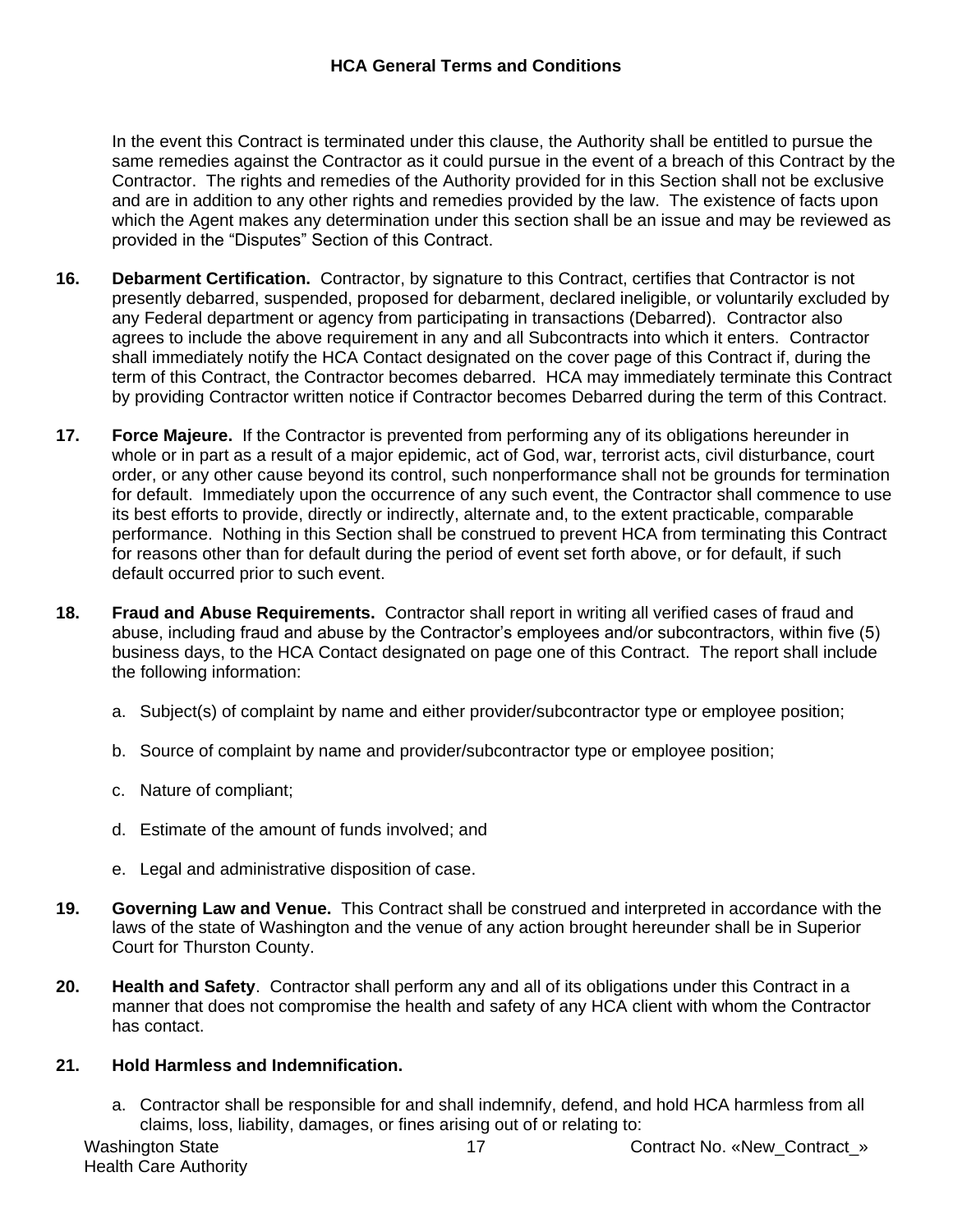- (1) Contractor's or any Subcontractor's performance or failure to perform this Contract, or
- (2) The acts or omissions of the Contractor or any Subcontractor.
- b. Contractor waives its immunity under Title 51 RCW to the extent it is required to indemnify, defend, and hold harmless the State and its agencies, officials, agents, or employees.
- c. Nothing in this Section shall be construed as a modification or limitation on the Contractor's obligation to procure insurance in accordance with this Contract or the scope of said insurance.
- **22. Independent Contractor.** The parties intend that an independent contractor relationship will be created by this Contract. Contractor and his or her employees or agents performing under this Contract are not employees or agents of the Authority. Contractor, his or her employees, or agents performing under this Contract will not hold himself/herself out as, nor claim to be, an officer or employee of the Authority by reason hereof, nor will the Contractor, his or her employees, or agent make any claim of right, privilege or benefit that would accrue to such officer or employee.

All payments accrued on account of payroll taxes, unemployment contributions, and other taxes, insurance or other expenses for the Contractor or its staff shall be the sole responsibility of the Contractor.

- **23. Industrial Insurance Coverage.** Contractor shall comply with the provisions of Title 51 RCW, Industrial Insurance. If the Contractor fails to provide industrial insurance coverage or fails to pay premiums or penalties on behalf of its employees, as may be required by law, HCA may collect from the Contractor the full amount payable to the Industrial Insurance accident fund. HCA may deduct the amount owed by the Contractor to the accident fund from the amount payable to the Contractor by HCA under this Contract and transmit the deducted amount to the Department of Labor and Industries, (L&I) Division of Insurance Services. This provision does not waive any of L&I's rights to collect from the Contractor.
- **24. Inspection.** Contractor shall, at no cost, provide HCA and the Office of the State Auditor with reasonable access to Contractor's place of business, Contractor's records, and HCA client records, wherever located. These inspection rights are intended to allow HCA and the Office of the State Auditor to monitor, audit, and evaluate the Contractor's performance and compliance with applicable laws, regulations, and these Contract terms. These inspection rights shall survive for six (6) years following this Contract's termination or expiration.
- **25. Limitation of Authority.** Only the Agent or Agent's delegate by writing (delegation to be made prior to action) shall have the express, implied, or apparent authority to alter, amend, modify, or waive any clause or condition of this Contract. Furthermore, any alteration, amendment, modification, or waiver of any Section or condition of this Contract is not effective or binding unless made in writing and signed by the Agent or Agent's delegate.
- **26. Maintenance of Records.** Contractor shall maintain records relating to this Contract and the performance of the services described herein. The records include, but are not limited to, accounting procedures and practices, which sufficiently and properly reflect all direct and indirect costs of any nature expended in the performance of this Contract. All records and other material relevant to this Contract shall be retained for six (6) years after expiration or termination of this Contract.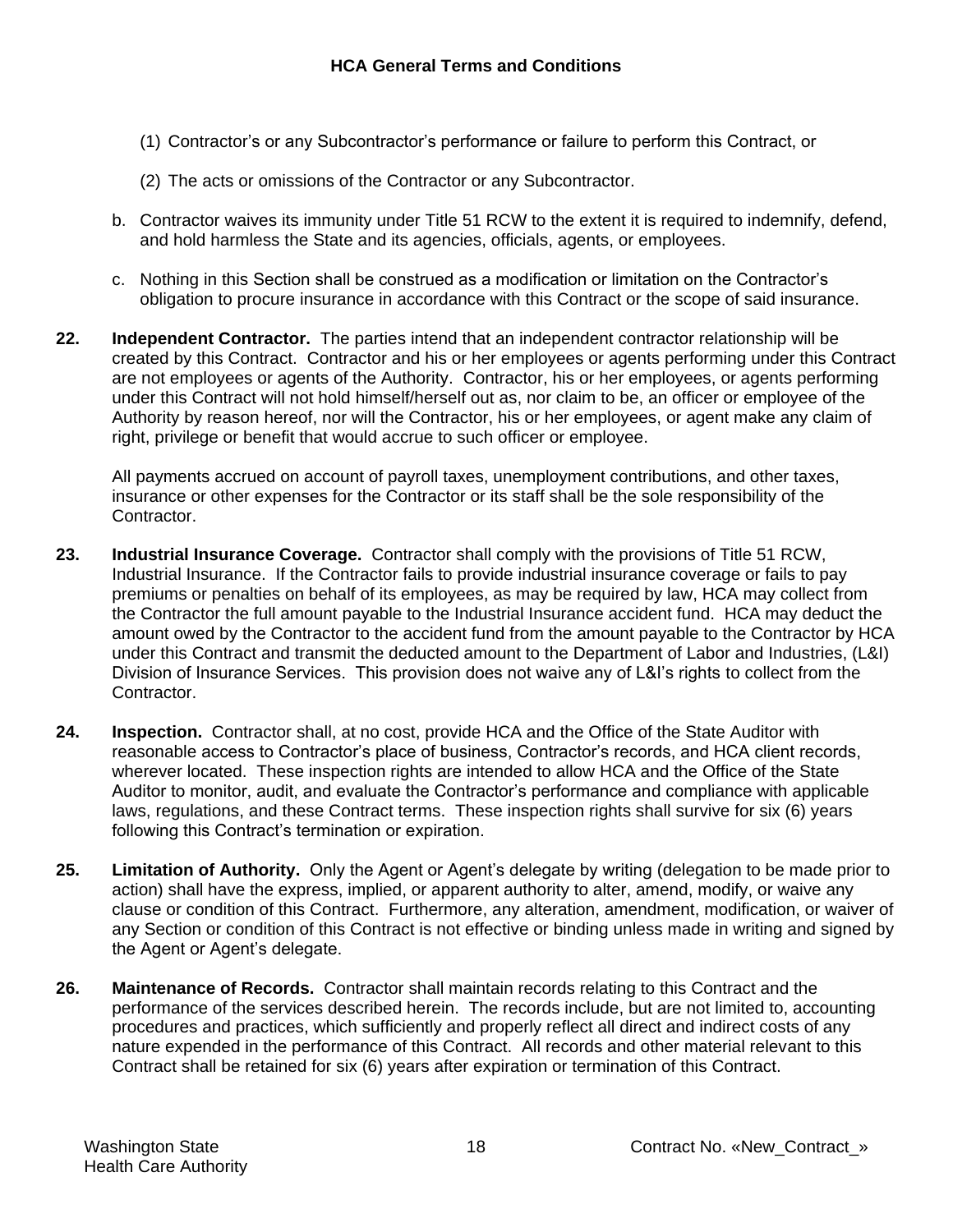### **HCA General Terms and Conditions**

Without agreeing that litigation or claims are legally authorized, if Contractor is notified in writing that any litigation, claim, or audit is started before the expiration of the six (6) year period, the records shall be retained until all litigation, claims, or audit findings involving the records have been resolved.

- **27. Notice of Overpayment.** If HCA determines overpayment or erroneous payments have been made to Contractor under this Contract, HCA will provide written notice to Contractor and Contractor will refund the full amount to HCA within thirty (30) calendar days of the notice. If Contractor fails to make timely refund, HCA may charge Contractor one percent (1%) per month on the amount due, until paid in full. If Contractor disagrees with HCA's actions under this section, then it may invoke the dispute resolution provisions of this Contract.
- **28. Order of Precedence.** In the event of any inconsistency or conflict between the General Terms and Conditions and the Special Terms and Conditions of this Contract, the inconsistency or conflict shall be resolved by giving precedence to the Special Terms and Conditions. Terms or conditions that are more restrictive, specific, or particular than those contained in the General Terms and Conditions shall not be construed as being inconsistent or in conflict.
- **29. Publicity.** Contractor agrees to submit to the Authority all advertising and publicity matters relating to this Contract wherein the Authority's name is mentioned, or language used from which the connection of the Authority's name may, be reasonably inferred or implied. Contractor agrees not to publish or use such advertising and publicity maters without the prior written consent of the Authority.
- **30. Registration with State of Washington.** Contractor shall be responsible for registering with Washington State agencies, including but not limited to, the Washington State Department of Revenue, the Washington Secretary of State's Corporations Division, and the Washington State Office of Financial Management, Division of Information Services' Statewide Vendors program.
- **31. Savings.** In the event funding from State, federal, or other sources is withdrawn, reduced, or limited in any way after the effective date of this Contract and prior to its completion or termination, the Authority may terminate this Contract under the "Termination Due to Change in Funding" Section, without the ten (10) day notice requirement, subject to renegotiation at the Authority's discretion under those new funding limitations and conditions.
- **32. Severability.** If any term or condition of this Contract is held invalid by any court, the remainder of this Contract remains valid and in full force and effect.
- **33. Site Security.** While on the Authority's premises, the Contractor, its agents, employees, or subcontractors shall conform in all respects with physical, fire or other security policies or regulations. Failure to comply with these regulations and/or policies may be grounds for revoking or suspending security access to these facilities. The Authority reserves the right to immediately revoke security access of Contractor's agents, employees, and/or subcontractors for any real or threatened breach of this provision. Upon reassignment or termination of any Contractor staff that have access to the Authority's premises, the Contractor agrees to promptly notify the HCA Contact.
- **34. Survivability.** The terms and conditions contained in or incorporated by reference in this Contract which, by their sense and context, are intended to survive the expiration or termination of the particular agreement shall survive. Surviving terms include, but are not limited to: Billing Limitations; Confidentiality, Disputes; Indemnification and Hold Harmless, Inspection, Maintenance of Records, Notice of Overpayment, Ownership of Material, Termination for Default, Termination Procedure, and Treatment of Property.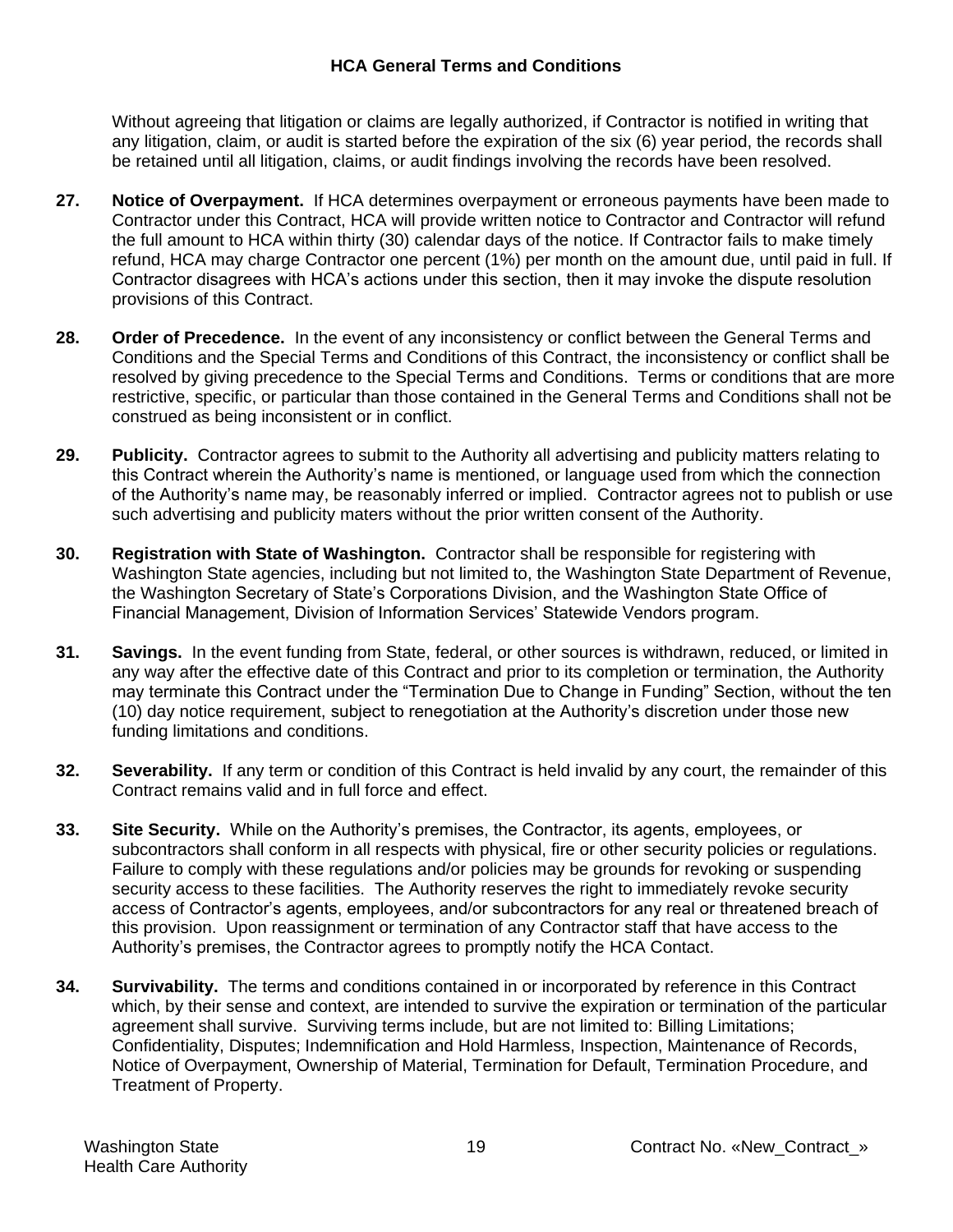**35. Subcontracting.** Neither Contractor nor any Subcontractor shall enter into subcontracts for any of the work contemplated under this Contract without obtaining prior written approval of the Authority. In no event shall the existence of the subcontract operate to release or reduce the liability of Contractor to the Authority for any breach in the performance of Contractor's duties. This clause does not include contracts of employment between Contractor and personnel assigned to work under this Contract.

Additionally, Contractor is responsible for ensuring that all terms, conditions, assurances and certifications set forth in this Contract are carried forward to any subcontracts. Contractor and its subcontractors agree not to release, divulge, publish, transfer, sell or otherwise make known to unauthorized persons personal information without the express written consent of the Authority or as provided by law.

The rejection or approval by the Authority of any subcontractor or the termination of a subcontractor shall not relieve Contractor of any of its responsibilities under this Contract, nor be the basis for additional charges to the Authority.

The Authority has no contractual obligations to any subcontractor or vendor under contract to Contractor. Contractor is fully responsible for all contractual obligations, financial or otherwise, to its subcontractors.

**36. System Security.** Unless otherwise provided, the Contractor agrees not to attach any Contractorsupplied computers, peripherals or software to the Authority Network without prior written authorization from Authority's Security Administrator. Contractor-supplied computer equipment, including both hardware and software, must be reviewed by the Authority Security Administrator prior to being connected to any Authority network connection and that it must have up-to-date anti-virus software and personal firewall software installed and activated on it.

Unauthorized access to Authority networks and systems is a violation of Authority Policy 06-03, or successor, and may constitute computer trespass in the first degree pursuant to RCW 9A.52.110. Violation of any of these laws or policies could result in termination of this Contract and other penalties.

- **37. Termination for Convenience.** Except as otherwise provided in this Contract, the Agent, or designee, may, by giving ten (10) calendar days written notice, beginning on the second day after the mailing, terminate this Contract in whole or in part when it is in the best interest of the Authority. If this Contract is so terminated, the Authority shall be liable only for payment in accordance with the terms of this Contract for services rendered prior to the effective date of termination.
- **38. Termination for Default.** In the event the Authority determines Contractor has failed to comply with the terms and conditions of this Contract, the Authority has the right to suspend or terminate this Contract. The Authority shall notify Contractor in writing of the need to take corrective action. If corrective action is not taken within ten (10) business days, this Contract may be terminated. The Authority reserves the right to suspend all or part of this Contract or prohibit the Contractor from incurring additional obligations of funds during investigation of the alleged compliance breach and pending corrective action by the Contractor or a decision by the Authority to terminate this Contract.

In the event of termination, the Contractor shall be liable for damages as authorized by law including, but not limited to, any cost difference between the original contract and the replacement or cover contract and all administrative costs directly related to the replacement contract, e.g., cost of the competitive bidding, mailing, advertising, and staff time. The termination shall be deemed a "Termination for Convenience" if it is determined that the Contractor: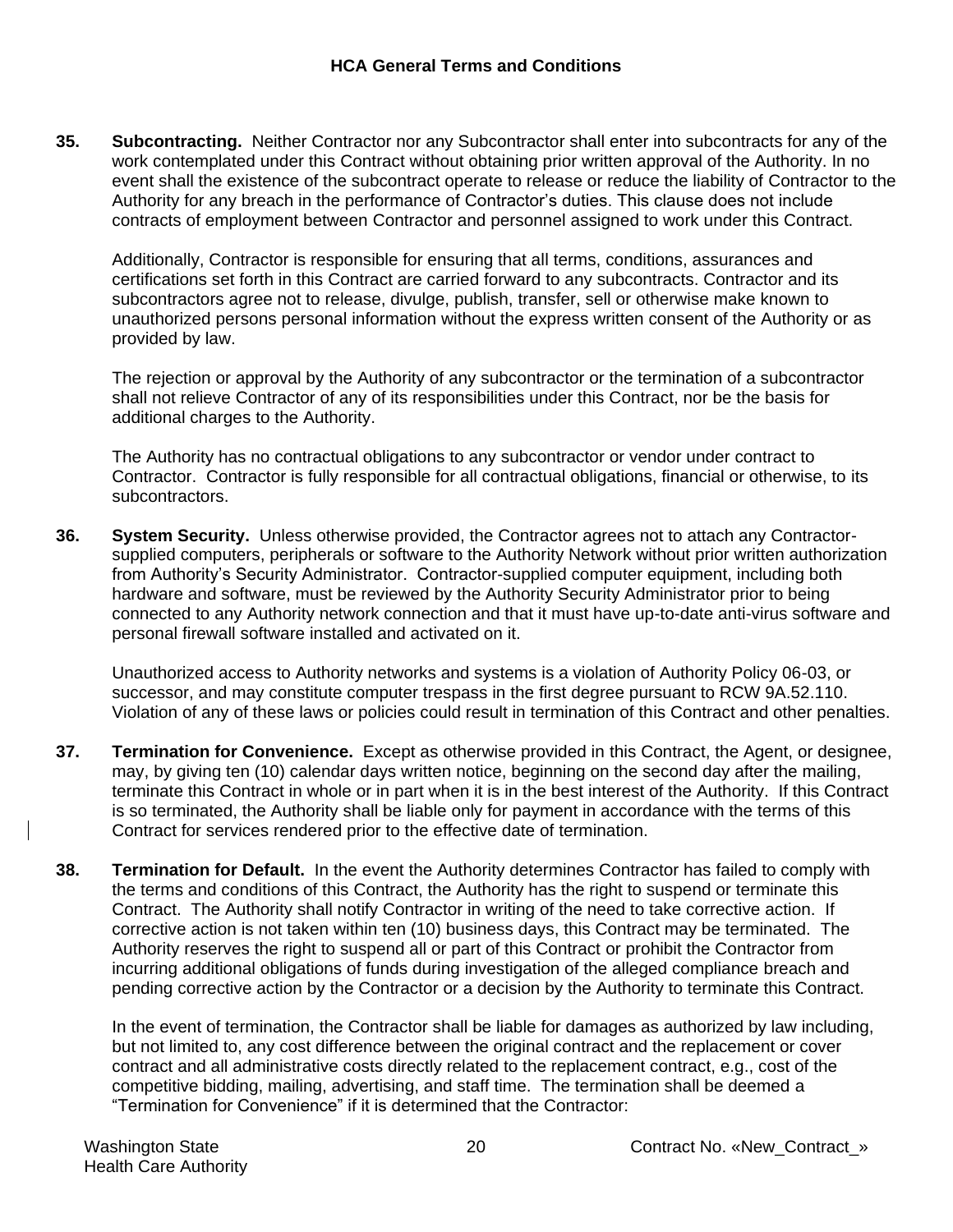- a. Was not in default, or
- b. Failure to perform was outside of his or her control, fault, or negligence.
- **39. Termination or Suspension Due to Change in Funding.** In the event Contract funding from State, Federal, or other sources is withdrawn, reduced, or limited in any way after the effective date of this Contract and prior to normal completion, the Authority may give notice to Contractor to suspend performance as an alternative to termination. The Authority may elect to give written notice to Contractor to suspend performance when the Authority determines there is a reasonable likelihood that the funding insufficiency may be resolved in a timeframe that would allow performance to be resumed prior to the end date of this Contract. Notice may include notice by facsimile or email to Contractor's representative. Contractor shall suspend performance on the date stated in the written notice to suspend. During the period of suspension of performance each party may inform the other of any conditions that may reasonably affect the potential for resumption of performance.

When the Authority determines that the funding insufficiency is resolved, the Authority may give Contractor written notice to resume performance and a proposed date to resume performance. Upon receipt of written notice to resume performance, Contractor will give written notice to the Authority as to whether it can resume performance, and, if so, the date upon which it agrees to resume performance. If Contractor gives notice to the Authority that it cannot resume performance, the parties agree the Contract will be terminated retroactive to the start of the suspension of performance. If the date Contractor gives notice, it can resume performance is not acceptable to the Authority, the parties agree to discuss an alternative acceptable date. If an alternative date is not acceptable to the Authority, the parties agree the Contract will be terminated retroactive to the start of the suspension of performance.

- **40. Termination or Expiration Procedures.** The following terms and conditions apply upon Contract termination or expiration:
	- a. The Authority, in addition to any other rights provided in this Contract, may require the Contractor to deliver to the Authority any property specifically produced or acquired for the performance of such part of this contract as has been terminated.
	- b. The Authority shall pay to the Contractor the agreed upon price, if separately stated, for completed work and service accepted by the Authority's program staff and the amount agreed upon by the Contractor and the Authority for:
		- (1) Completed work and services for which no separate price is stated;
		- (2) Partially completed work and services;
		- (3) Other property or services which are accepted by the Authority's program staff; and
		- (4) The protection and preservation of property, unless the termination is for default, in which case the Agent or designee shall determine the extent of the liability. Failure to agree with such determination shall be a dispute within the meaning of the "Disputes" Section of this contract. The Authority may withhold from any amounts due the Contractor such sum as the Agent or designee determines to be necessary to protect the Authority against potential loss or liability.
	- c. The rights and remedies of the Authority provided in this section shall not be exclusive and are in addition to any other rights and remedies provided by law or under this Contract.